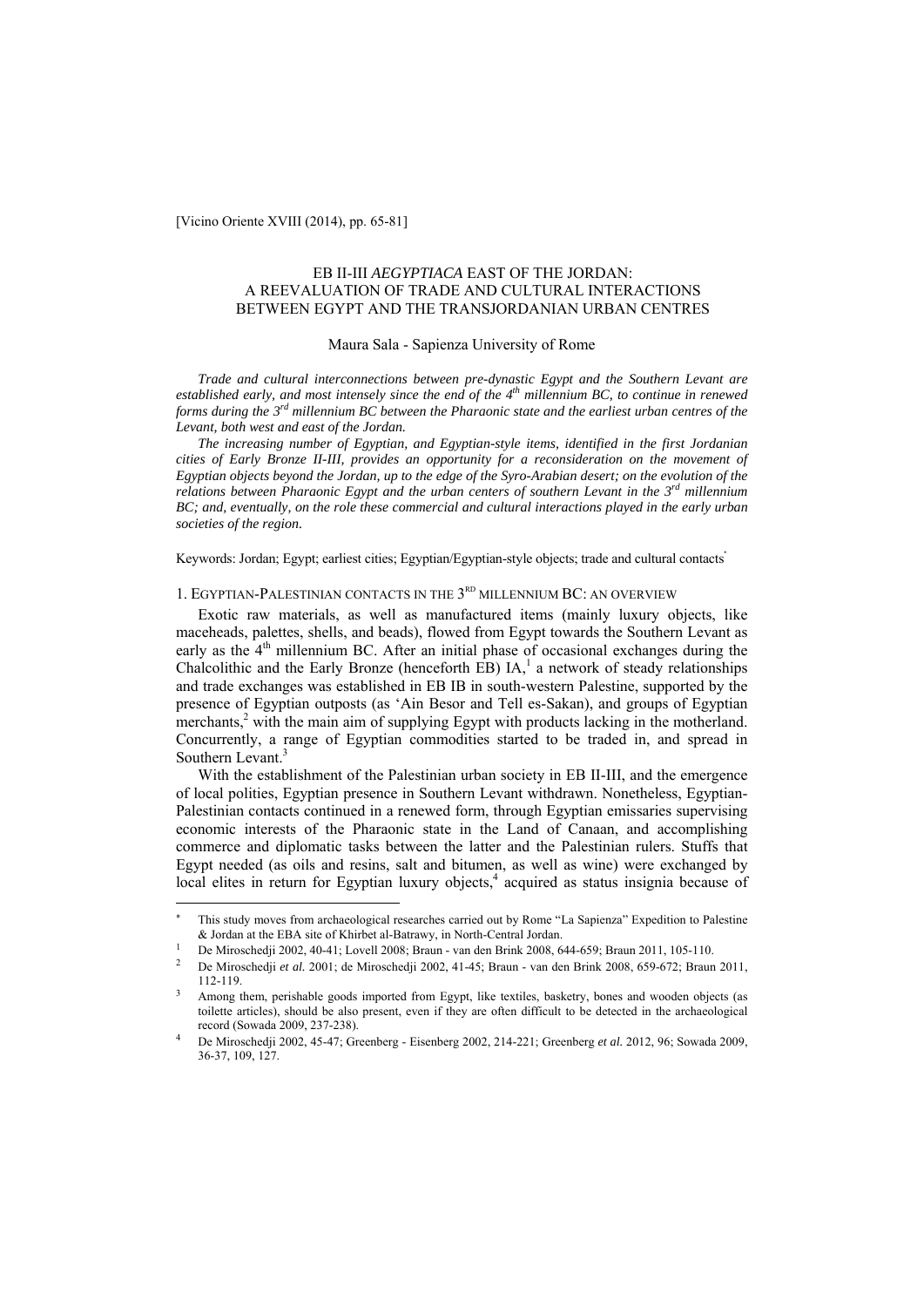their exotic origin, precious material and sophisticated technique of manufacture: such prestige items contributed to the elite differentiation at the dawn of Palestinian urbanization. The rising presence of locally made Egyptian-style objects during the EB II-III urban phase is similarly related to the status marking and high-level consumption of the emerging ruling class. $5$ 

# 2. EGYPTIAN OBJECTS IN EB II-III SOUTHERN LEVANT

Among the prestigious objects that streamed from Egypt to Southern Levant during the 3<sup>rd</sup> millennium BC, stone maceheads, calcite vessels and siltstone palettes played a prominent role.<sup>6</sup> Stone maceheads, made of different materials, spread in Southern Levant since the Late Chalcolithic/EB I Period, mostly as ritual objects; and they continued to be acquired during the EB II-III as high status insignia. The lack of detailed petrographic analyses makes at times tentative to establish if they were Egyptian-imported or locally manufactured artefacts; nonetheless, marble, calcite, diorite and granite maceheads were definitely Egyptian importations, like the specimens retrieved at EB II-III Megiddo,<sup>7</sup> Tell el-Far'ah North<sup>8</sup> and Jericho<sup>9</sup> (for the Transjordanian samples see below § 3).

Also Egyptian cosmetic palettes appear in Southern Levantine settlements and funerary contexts since EB IA, $^{10}$  and they endured in the proto-urban EB IB in both the animalshaped and squared typology.<sup>11</sup> Specimens retrieved in Southern Levant are basically made of siltstone, a stone locally unavailable.<sup>12</sup> During the EB II-III, when these objects are progressively dismissed in their own motherland, $13$  the number of their attestations increases in the Palestinian urban centres, where palettes become wealth items of elite consumption and display, and achieve a status-related value due to their exotic origin and fine craftsmanship.<sup>14</sup> Animal-shaped palettes present in the earlier phase (and in Egypt

 $\overline{a}$ 

Most exemplificative is the case of Jericho/Tell es-Sultan, where the presence of Egyptian finds, attested since the EB IA, is associated to an increasing percentage of local Egyptian-style objects during the EB II-III: Sa

Egyptian-imported beads and personal ornaments, primarily in carnelian, amethyst, steatite, frit/faïence or Nilotic shells, are present as well, mostly in funerary contexts.<br>Loud 1948, pl. 270:5-10.

Sowada 2009, 232.

<sup>9</sup> Holland 1983, 804-806, fig. 365:3-5, 7, 10-11, 13 (Reg. 311, 444, 611, 710, 1048, 1116, 1449, 1593, 1781,

As attested to by the specimens retrieved at Gaza (de Miroschedji 1992), Meser (Dothan 1957, 226, pl. 37A), Tell el-Far'ah North (de Vaux 1951, 587, pl. XXVIIb:4 [Tomb 12]), and Jericho/Tell es-Sultan (Garstang *et* 

*al.* 1936, pl. XXXVI:26; Sowada 2009, 228). 11 As attested to by the specimens from EB IB contexts at Azor (Druks - Tsaferis 1970 [Tomb 40]; Ben-Tor 1975a, 28, fig. 14:1, pl. 21:2-3 [Tomb 4]), in the cemetery near 'Ain Assawir (Yannai 2002, 338, 340-341, fig. 22.1:22; Braun - van den Brink 2008, 671), and at Jericho/Tell es-Sultan (Holland 1982, 559, fig. 226:16,

Reg. n. 1955; Sowada 2009, 228).<br>Siltstone/greywacke and schist were extracted in Egypt from quarries in the Eastern Desert, in use since the Pre-dynastic through the Roman Period (Astor - Harrell - Shaw 2000, 57-58; Stevenson 2007, 150-152; Klemm - Klemm 2008, 307-309; Teeter ed. 2011, 70).

After a series of changes, in shape as well as in destination (from functional to elitarian and ceremonial, and from burial goods to votive offerings), cosmetic palettes eventually disappear towards the end of the Naqada period (2<sup>nd</sup> Dynasty); they are present in some later deposits only as heirlooms.

<sup>&</sup>lt;sup>14</sup> Different hypotheses have been advanced to explain this chronological divergence, suggesting that they could be either heirlooms from an earlier period, products of tombs robbing, or results of long-term exchange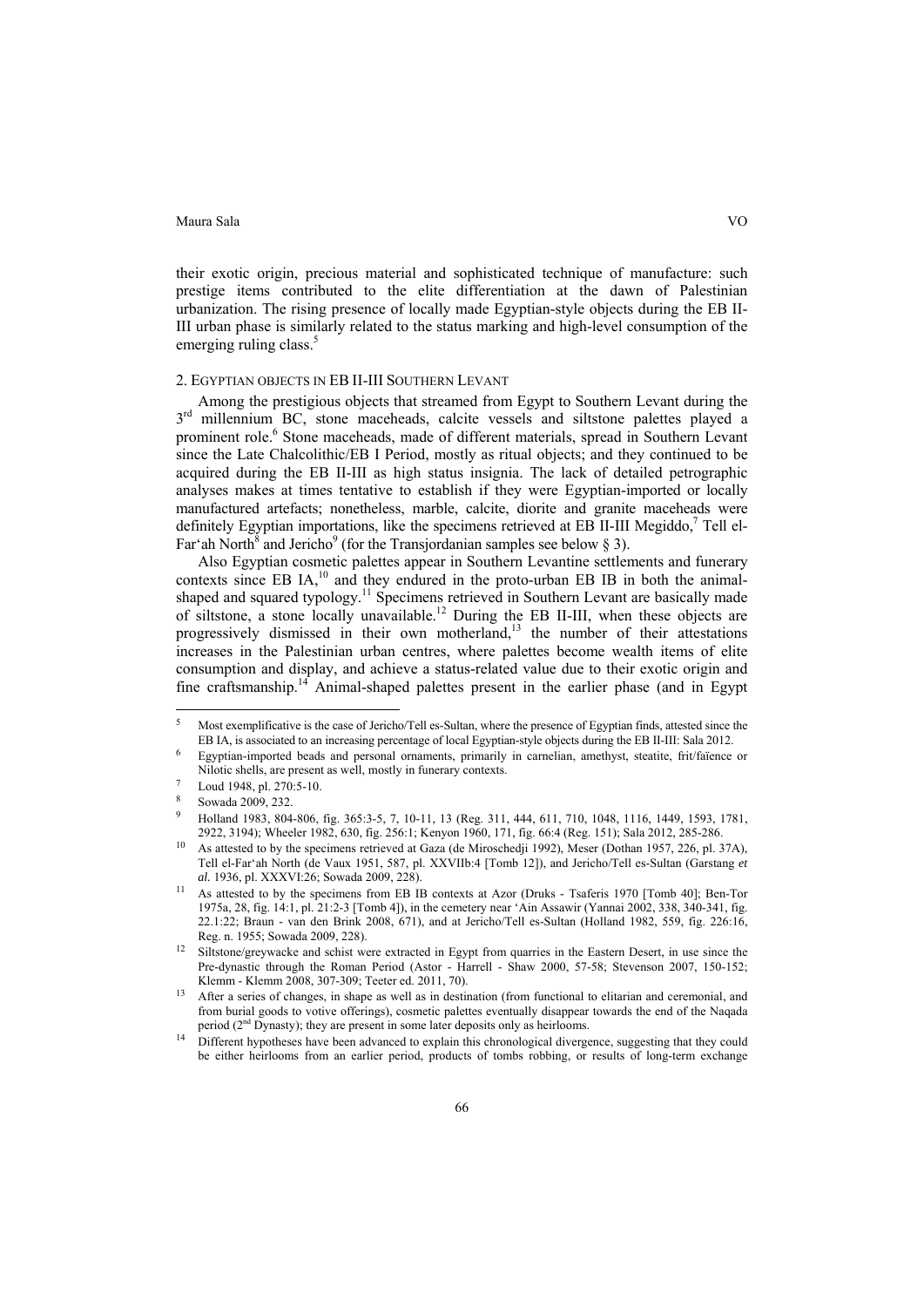during the Naqada II period)<sup>15</sup> fade, and two main types are documented in the EB II-III Palestinian contexts: the squared/rectangular-shaped type, no more than 1 cm thick, bordered by one or two incised lines parallel to the edge, attested in Egypt since the early Naqada III period,<sup>16</sup> like the specimen from Tell el-Khuweilfeh (stratum 14, EB III),<sup>17</sup> and the three items from Khirbet Kerak<sup>18</sup> (for the Transjordanian samples see below  $\S$  3); andthe thicker rectangular plain type, largely attested in Egypt in the Saqqara, Abu Roash, and Minshat Abu Omar necropolis of the 1-2 Dynasties, like the two specimens from EB III contexts at Khirbet Yarmouk.<sup>19</sup> The fragment of a ceremonial siltstone palette carved with an Egyptian relief (a hand grasping a *was*-sceptre and *'ankh*), found at Khirbet Kerak in an EB III context next to the "Circles Building",<sup>20</sup> is an outstanding, but up to now isolated find from Southern Levant: except of it, examples with relief-carved decorations are known only from Egypt itself, and their use seems to have been confined to the early Egyptian elites of the 0-1 Dynasties.<sup>21</sup>

Egyptian-style palettes made by Canaanite craftsmen from local stones are also present in EB II-III contexts, as specimens from Jericho<sup>22</sup> and Bab edh-Dhra'  $(\S 3)$  clearly illustrate. They usually exhibit a plain rectangular shape (with slightly rounded corners), with a hole drilled in the top centre, contrasting the Naqada III Egyptian-imported palettes, still attested to in EB II-III contexts (at Tell el-Khuweilfeh, Khirbet Kerak, Bab edh-Dhra' and Numeira), which show a sharp squared shape decorated by parallel lines incised along the border. A large rectangular palette, made of siltstone, but almost certainly locally produced, was eventually found at Khirbet Yarmouk (in Area G).<sup>23</sup>

Finally, Egyptian stone vessels mostly made of calcite (the so-called "Egyptian alabaster"), $^{24}$  or highly polished limestone, spread as luxury objects in Southern Levant since the beginning of the  $3<sup>rd</sup>$  millennium BC,<sup>25</sup> mainly in temple and palatial contexts,<sup>26</sup> as

mechanisms (Sowada 2000, 1531-1534; 2009, 243-244). Nonetheless, the recently proposed "High Chronology" for Southern Levantine EBA would at least partly shorten this temporal gap (see below § 4).<br><sup>15</sup> Petrie 1974, 37-38, pls. LII-LVII; Spencer 1993, 41; Hendrickx 2006, 77-79.

<sup>&</sup>lt;sup>16</sup> Petrie 1974, 38, pl. LIX.

<sup>&</sup>lt;sup>17</sup> A handful of siltstone fragments was also found in EB III stratum 13: Jacobs 1996.<br><sup>18</sup> Greenberg - Eisenberg 2002, 214, and note 3, fig. 13.2; Sowada 2009, 121-122.

Sowada 2000, 1531; 2009, 104-105, fig. 19:124-125, pl. 14. One more siltstone palette, of a slightly different type, comes from EB II Arad (Amiran *et al.* 1978, 55, pl. 68:21), while a diorite palette was retrieved in the 1930s at 'Ai/et-Tell (Marquet-Krause 1949, 60, pls. XXXVIII:482, LXIX:482). A further trapezoidal palette, with a hole drilled in the top centre, has been recently found in an EB III context (level J-7b) at Megiddo/Tell el-Mutesellim (Blockman - Sass 2013, 900, fig. 15.15:538, Reg. n. 04/J/13/AR1), but its material is not specified.<br><sup>20</sup> Greenberg - Wengrow - Paz 2010; Greenberg *et al.* 2012, 96-97.<br><sup>21</sup> Petrie 1953, 1, 9-18, pls. A-K; Weng

<sup>&</sup>lt;sup>22</sup> One item from an EB II layer in Tomb D12 (Kenyon 1960, 125, fig. 40:3, Reg. n. 353; Sala 2012, 284-285), three from EB II layers on the tell (Reg. ns. 2630 [Dorrell 1983, 559], 2632 [Dorrell 1983, 559, pl. 21c], and 1197 [Dorrell 1983, 559, fig. 230:12]), and another one from an EB III context on the Spring Hill (Dorrell 1983, 559, Reg. n. 3267; Sala 2012, 286).<br><sup>23</sup> Sowada 2000, 1532.

<sup>&</sup>lt;sup>24</sup> The so-called "Egyptian alabaster", i.e. calcite or travertine (also named calcite-alabaster), is not available in Southern Levant, and differs from proper alabaster, i.e. gypsum, which conversely is present in both Palestine and Transjordan (Aston - Harrell - Shaw 2000, 21,-22, 59-60; Klemm - Klemm 2008, 147).<br>Sparks 2003; Sala 2012, 279-280.

<sup>26</sup> Sala 2008, 17-18, 69, 235-236, 302-303; Sowada 2009, 110, 216-218.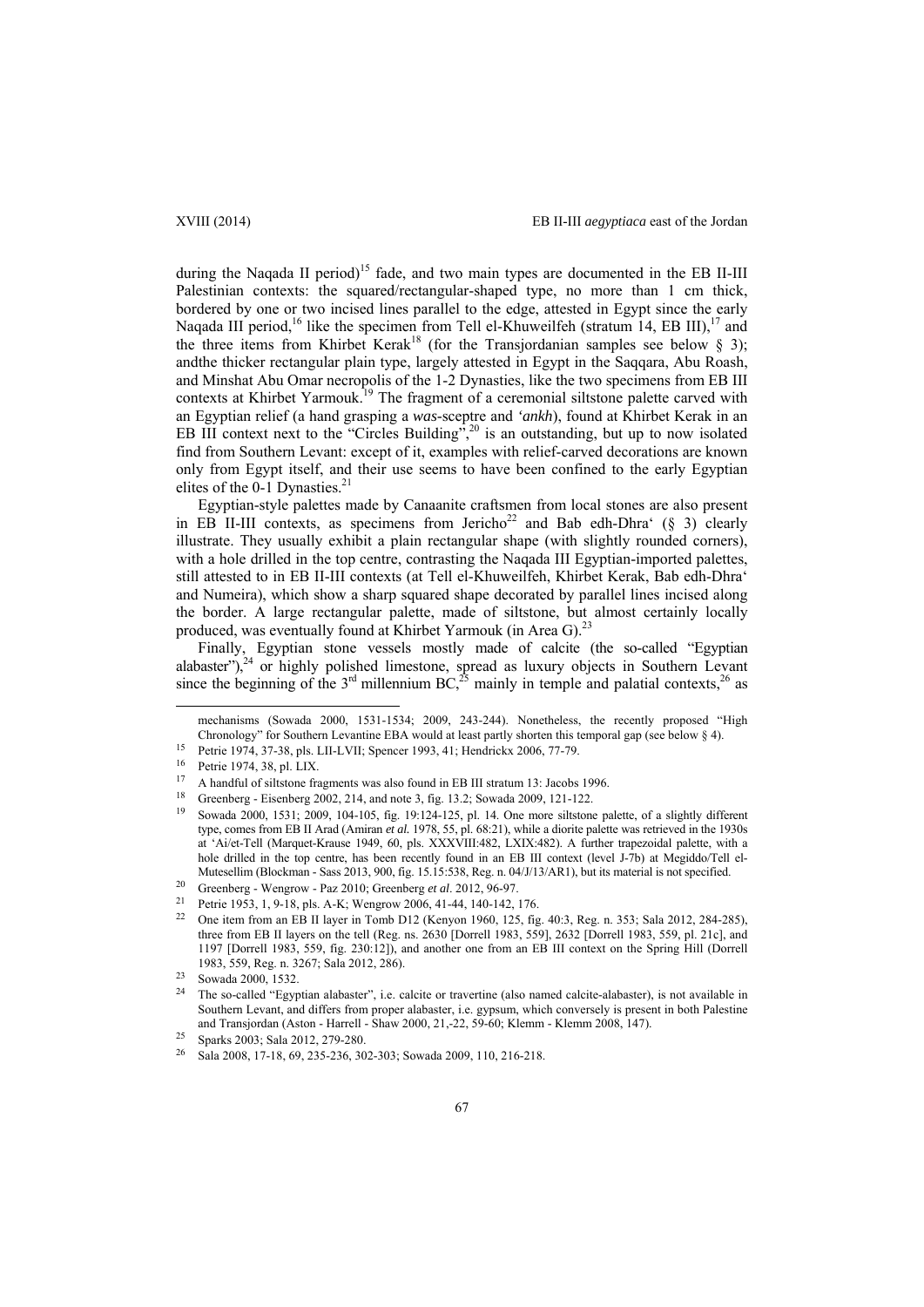the specimens from Arad,<sup>27</sup> Tell el-Far'ah North,<sup>28</sup> Khirbet Yarmouk,<sup>29</sup> Megiddo,<sup>30</sup> Tell el-'Areini, $31$  and Jericho, $32$  up to the renowned collection of vessels from EB IIIB "Sanctuary A" at 'Ai/et-Tell, $^{33}$  testify to.

# 3. EGYPTIAN AND EGYPTIAN-STYLE FINDS FROM EB II-III TRANSJORDAN

Egyptian prestigious items as stone maceheads, siltstone palettes and calcite vessels have been retrieved also east of the Jordan River. A calcite macehead from an EB II context (fig.  $2:7$ ),<sup>34</sup> and a hippopotamus ivory cylinder seal, dating to the transitional EB II/III phase, were found at Tell Abu Kharaz; the latter was locally made, but its raw material may point to an Egyptian connection.<sup>35</sup> A further find from the site is represented by a juglet made of Egyptian Marl Clay, though its shape belongs to the local EB II Palestinian repertoire.<sup>36</sup>

A corner fragment of a rectangular siltstone palette, with a single line incised parallel to the edge on the polished obverse, and a hole drilled in the top centre, was found in an EB III context at Numeira (fig. 2:1),<sup>37</sup> in addition to two maceheads;<sup>38</sup> while a handful of cosmetic palettes is said to have been uncovered at Tell el-'Umeiri (but no further information is given). $39$ 

Anyhow, the most significant group of EB II-III Egyptian and Egyptian-style objects comes from Bab edh-Dhra', probably due to strategic location of the site in an area close to the Dead Sea (procurement source of raw materials such as salt and bitumen), and the copper mines of the Wadi Faynan, and dominating the northern part of the Wadi 'Arabah joining with south-western Palestine. Here, four Egyptian palettes were found in both the settlement and the nearby necropolis: two palettes come from Field XVI (fig. 1:1-2),  $40$  one

<sup>27</sup> 27 Amiran *et al.* 1978, 57, pl. 77:1-2; Sowada 2009, 45, fig. 5c.<br><sup>28</sup> Sowada 2009, 48-49, fig. 4a-b.<br><sup>29</sup> Pen Ter 1975b, 72, asta 26: de Miresekedii et al. 1988, 88

<sup>29</sup> Ben-Tor 1975b, 72, note 26; de Miroschedji *et al.* 1988, 88, pl. 48:9-12; Sowada 2009, 49-50, 105-109, figs. 4c, 5a, 19-21, pl. 15.<br>
<sup>30</sup> Loud 1948, pl. 258:1, 262:7; Hennessy 1967, 60-61.<br>
<sup>31</sup> Sowada 2009, 103, fig. 20.<br>
<sup>32</sup> Darrell 1082, 554, fig. 200:17, pl. 103 (Reg. 1507, 1

<sup>32</sup> Dorrell 1983, 554, fig. 229:17, pl.19a (Reg. 1507, 1619); Sowada 2009, 49, fig. 5b.

<sup>33</sup> Marquet-Krause 1949, 16-21, 29; Hennessy 1967, 69-70; Amiran 1970; Callaway 1972, 299-302. Two calcite bowls were found also in the Temple of Phase A on the Acropolis (Amiran 1970, 175-179).<br><sup>34</sup> Fischer 2002, 328, fig. 21.2:5; 2008, 229, fig. 243:6. Locally made limestone maceheads were also found in

phase II-III contexts (Fischer 2002, 328, fig. 21.2:4, 6-7; 2008, 68, fig. 50:1-2, 237, fig. 248:9, 359, fig. 322).

For the Egyptian finds from the EB IB see below the conclusions (§ 4).<br><sup>35</sup> Fischer 2002, 328-330, fig. 21.3:1; 2008, 212, fig. 218:7. Two more hippopotamus ivory fragments were retrieved at Tell Abu Kharaz (Fischer 1997, 160; 2008, 358). Perhaps not by chance, the hippopotamus ivory cylinder seal was found close to an inverted conical cup with concave profile, which could be either an Egyptian import or an Egyptian-style copy (Fischer 2002, 325-327, figs. 21.1:4), and which may find parallels in the votive cups found in the EB IIIB sanctuary at 'Ai/et-Tell (Marquet-Krause 1949, pls. LIII and LXXV:1486-1488,1490,1496,1499-1502,1504,1509,1513,1526,1537-1538,1540; Hennessy 1967, 70).<br><sup>36</sup> Fischer 2002, 327, fig. 21.1:5.

<sup>37</sup> Sowada 2000, 1528-1529, fig. 3b; 2009, 93-94, pl. 13.

 $\frac{38}{39}$  Rast - Schaub 1989, 294.

Geraty *et al.* 1986, 135. Reg. ns. 1262 and 2924: Rast - Schaub 2003, 294, fig. 10.39:2, 400, fig. 12.6:3-4; Lee 2003, 631.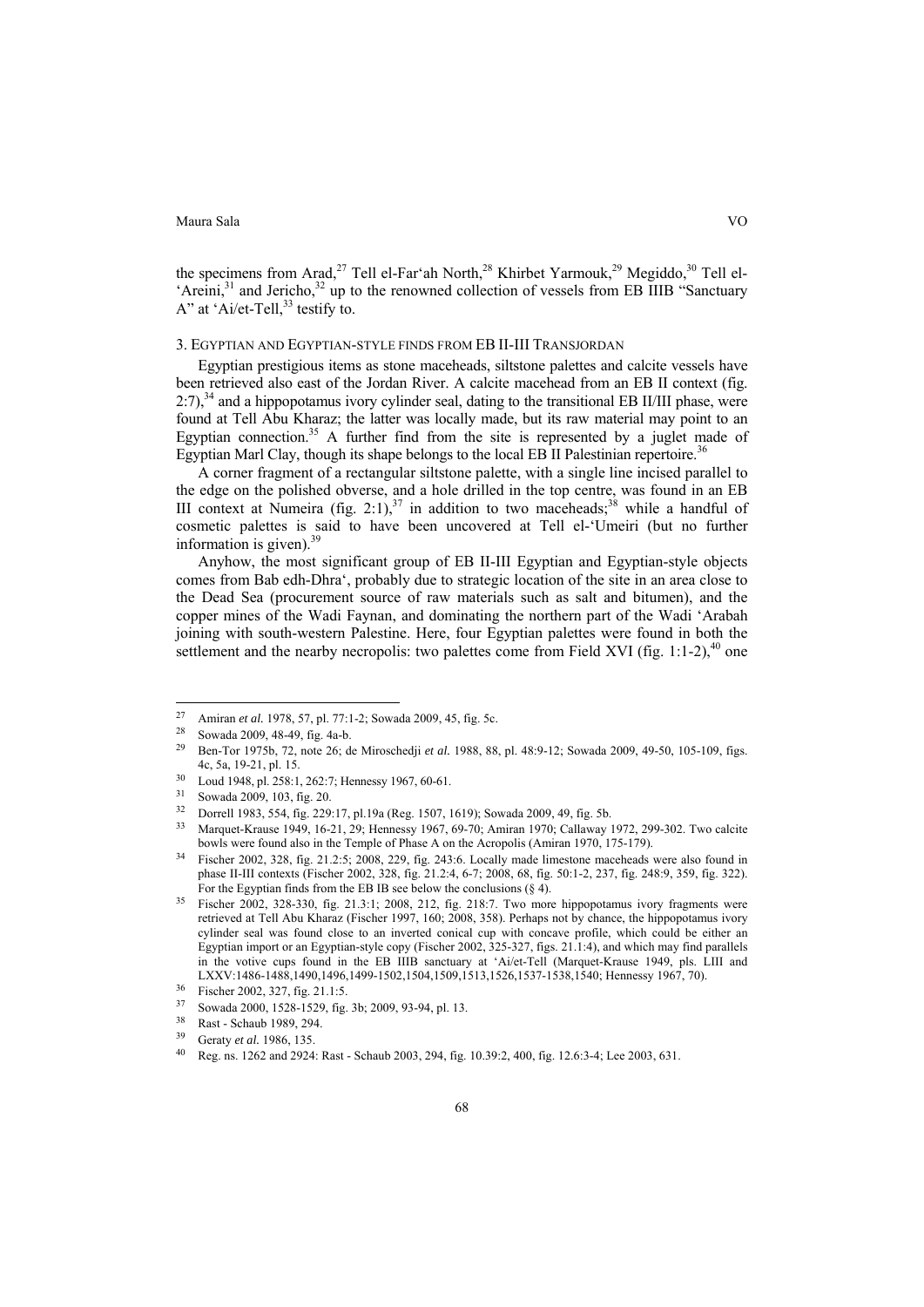from Charnel Houses A21 (fig. 1:3),<sup>41</sup> and another one from Charnel Houses A51 (fig. 1:4).42 Egyptian-style specimens made from local stones, plain and with a hole drilled in the top centre, were also uncovered in the EB II-III tombs of the necropolis: two specimens come from Charnel Houses A22 (fig. 1:5-6), $43$  two from Charnel Houses A41 (fig. 1:7-8), $44$ and three from Charnel Houses  $\overrightarrow{AS1}$  (fig. 1:9-11):<sup>45</sup> they find meaningful comparisons in contemporary EB II-III local items from Jericho (see above).

Additional Egyptian and Egyptian-style finds come from Bab edh-Dhra' EB III townsite: a local cylinder seal (2860) made of pink alabaster, a material of possible Egyptian provenance (fig. 2:3);  $46$  and a second cylinder seal (2823), made of chlorite, which is instead a confident Egyptian importation, because of both its material and decorative motif (fig. 2:2). $47$  A fragmentary Egyptian calcite jar has been also retrieved in Field XIV (fig.  $2:4$ ,<sup>48</sup> while a handful of Egyptian pear-shaped maceheads, made of calcite<sup>49</sup> and granite (fig. 2:6)<sup>50</sup> comes from EB III contexts at both the town-site and the nearby necropolis. Moreover, a possible Egyptian-imported ceramic jar was found in Charnel House  $A22^{51}$ , along with predominately EB III material (fig.  $2:5$ ).<sup>52</sup>

A further item belonging to the class of Egyptian palettes recently came from EB IIIB Palace B at Khirbet al-Batrawy. This is so far the easternmost specimen of this class retrieved in Southern Levant. The Batrawy palette (KB.11.B.100) is a rectangular-shaped thin slice of grey fine schist, with an engraved line and some oblique strokes at the broken edge.<sup>53</sup> The Batrawy Palace gave back additional Egyptian and Egyptian-style objects, namely: a bi-conical amethyst bead, inserted in the centre of the four-strings pectoral (fig. 3:1) of gemstones necklace KB.11.B.101;<sup>54</sup> and an Egyptian-style "Lotus Vase" (fig. 3:2).<sup>5</sup> The latter belongs to the medium-sized type appearing in Southern Levant as early as EB

 $41$ 41 Rast - Schaub 1989, 343; Wilkinson 1989, 455, fig. 261:7.<br>42 Rest Schaub 1989, 384, 385; Williams 1989, 454, 55, 26

<sup>42</sup> Rast - Schaub 1989, 384-385; Wilkinson 1989, 454, fig. 261:3. See also Sowada 2009, 95-97, fig. 18, pl. 13.<br><sup>43</sup> Reg. ns. 1900, 3364: Sowada 2000, 1529-1530, fig. 1c, 1e.<br><sup>44</sup> Wilkinson 1989, fig. 261:5-6.

<sup>45</sup> Wilkinson 1989, 452-454, fig. 261:1-2, 4.<br>46 J super 1989,  $\frac{5}{2}$ ,  $\frac{5}{2}$ , 4, 2002, 541, 542, 4

Lapp 1989, p. 5, fig. 4; 2003, 541-543, fig. 18.16. The motif recalls the Arad Stele, and a vessel from Bab edh-Dhra', now in the Franciscan collection at Jerusalem. 47 Lapp 1989, pp. 9-11, fig. 8; 2003, 547-550, fig. 18.21.

<sup>48</sup> Reg. n. 1888: Lee 2003, 625, fig. 21.5:3; Sowada 2009, 99, fig. 20. A bowl rim fragment in "soft calcite" retrieved in Charnel House A21 could be also an Egyptian importation (Wilkinson 1989, 459, fig. 263).<br><sup>49</sup> Reg. ns. 752, 766, 1340. Two more calcite maceheads were found in the town-site, but out of context (Reg.

ns. 1717 and 1602: Lee 2003, 624, 632, pls. 141:11, 142:10). 50 Wilkinson 1989, 459, fig. 263:4.

 $51$  Reg. n. 2209: Rast - Schaub 1980, 39, fig. 11:3.<br> $52$  A number of beads made of different materials (such as carnelian, calcite, faience, gold, sea-shell) could be also of Egyptian origin (Sowada 2009, 94-95). Finally, a Red Sea mother-of-pearl shell pendant was found in

http://www.lasapienzatojordan.it/Discoveries%202011/discovery2011.htm; and Nigro - Sala 2012.<br>Nigro 2012. Egyptian Eastern Desert was, in fact, the primary location for amethyst mining in pre-classical Near East (Astor - Harrell - Shaw 2000, 50-52). Extraction and working of amethyst is known in Egypt since the late Pre-dynastic period, above all in jewellery. An early source, as early as the First Dynasty, was the Wadi Abu Had, in the northern part of the Eastern Desert; while the use of most renown sources as the Gebel el-Asr and, above all, the Wadi el-Hudi dates back from the Middle Kingdom (Sadek 1980; Shaw - Jameson 1993). 55 KB.11.B.1128/76: Nigro 2013, 204.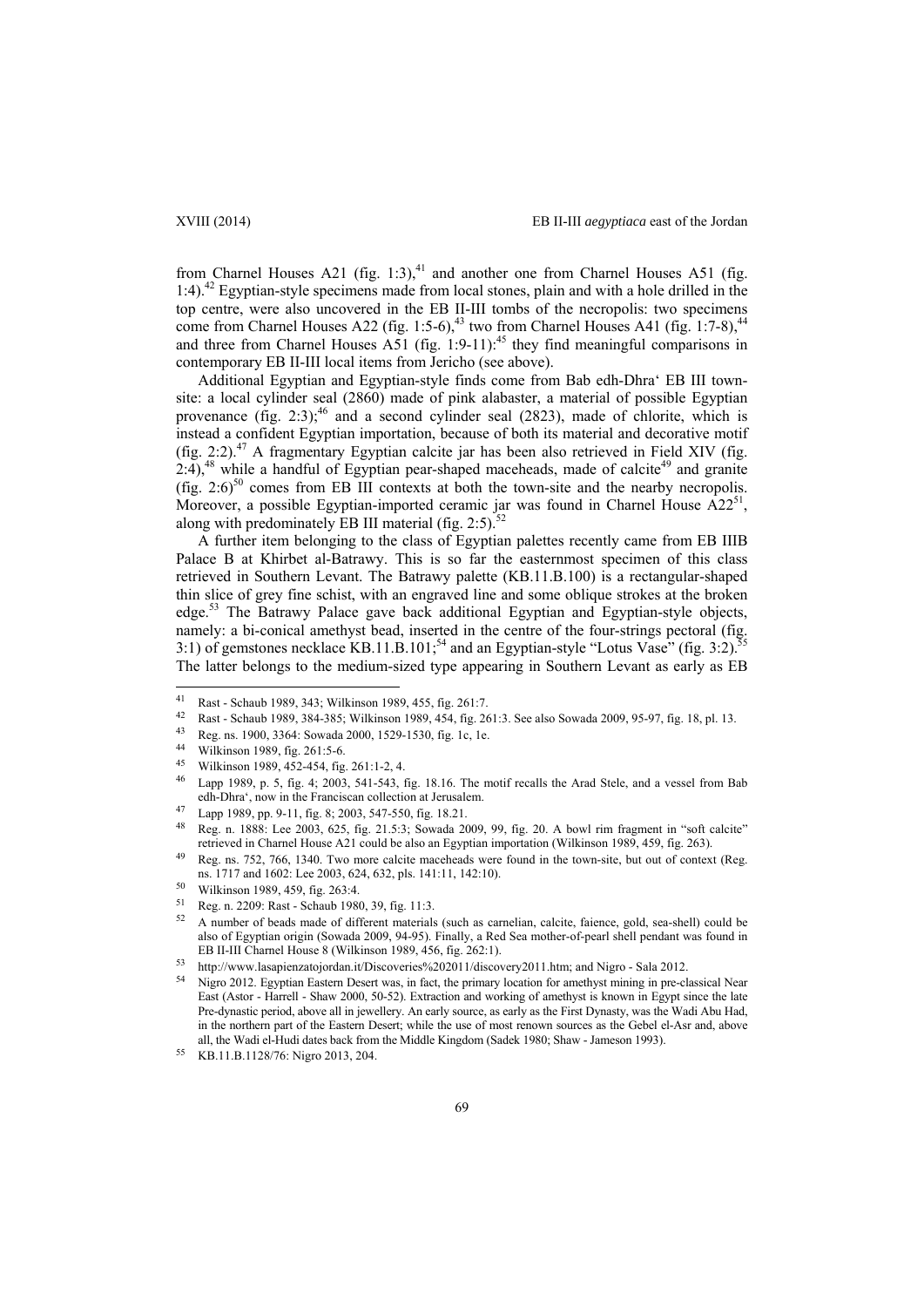IA,<sup>56</sup> and well-known in south-western Palestine in the EB IB, when the presence of Egyptian and Egyptian-style pottery spread in the area. In Egypt, the "Lotus Vase" type appears from the  $1<sup>st</sup>$  to the  $6<sup>th</sup>$  Dynasty, even though attestations decrease at the time of the 5<sup>th</sup> Dynasty. The dating of the Batrawy "Lotus Vase" to EB IIIB is, thus, much significant. The best comparisons can be found in the Egyptian-style vessels retrieved in the *cachette* from Temple of level J-4 at Megiddo/Tell el-Mutesellim,<sup>57</sup> while other comparable specimens come from EB IIIB Sanctuary A at 'Ai/et-Tell, $58$  similarly witnessing enduring Egyptian-Palestinian cultural connections throughout the EB II-III urban phase.

4. TRADE AND CULTURAL CONTACTS BETWEEN EGYPT AND THE EB II-III TRANSJORDANIAN URBAN CENTRES

Occasional contacts between Egypt and the centres east of Jordan, probably through down-line trades via middlemen in Cisjordan, or sporadic visits of Egyptian merchants, occurred since the Late Chalcolithic and EB I periods: calcite (and marble?) maceheads and siltstone palette fragments from Tuleilat el-Ghassul,<sup>59</sup> a lentoid diorite macehead from el-Khawarij,<sup>60</sup> some piriform hematite maceheads from Abu Hamid,<sup>61</sup> samples of *Aspatharia rubens* and a stone vase from Tall Hujayrat,<sup>62</sup> date back to the Chalcolithic Period; while calcite and diorite maceheads come from EB IA tombs at Bab edh-Dhra', <sup>63</sup> and, especially, two Egyptian cylindrical jars fragments and calcite and limestone maceheads were found in EB IB contexts at Tell Abu Kharaz.<sup>64</sup>

Stronger Egyptian-Jordanian connections developed in the following EB II-III phase,<sup>65</sup> when Transjordanian settlements, which had achieved the status of urban and more

 $\overline{a}$ 

<sup>56</sup> As attested to by two specimens from the Jericho necropolis (Kenyon's Tombs A114 and K1): Kenyon 1960, fig. 17:23; 1965, fig. 12:6; Sala 2005, 177-178. 57 Goren - Ilan 2003.

<sup>58</sup> Marquet-Krause 1949, 195-197, pls. LII:1534,1536,1541, LXV:1524,1534,1536, LXXVI:1541; Callaway 1972, 303-304, figs. 73:1, 76:3-5.<br>Along with a number of calcite, serpentine, carnelian, ivory and faience beads: Bourke 2002, 155-156.

Samples of Nilotic *Aspatharia* and *Chambardia rubens acruata* were also found at the site (Braun - van den

 $\begin{array}{ll}\n 60 & \text{Level 2008, 749-753, figs. 4-5:a. \\
 61 & \text{Delta Use } \text{Kof } 64, 1086, 517, fe. 18\n \end{array}$ 

<sup>61</sup> Dollfus - Kafafi 1986, 517, fig. 15:7-8, pl. 86.3-5, 7-9.

<sup>62</sup> Klimscha - Notroff - Siegel 2014, 168-169.

<sup>63</sup> Rast - Schaub 1989, 289-294.

<sup>64</sup> Fischer 2002, 325-328, figs. 21.1:1-2; 2008, 49, fig. 34:5, 82, fig. 78:7, 118, fig. 119:15, 220, fig. 229:12-13, 359, fig. 322; 2014, 23-24. We can add an inverted conical cup with straight sides, either an Egyptian import or an Egyptian-style copy (Fischer 2002, 325, figs. 21.1:3); and some faience beads from a necklace (Fischer 2014, 20, fig. 3:15). The region east of the Jordan did not witness during the EB IB such an intense Egyptian frequentation as the sites of south-western Palestine, where Egyptian and Egyptian-style pottery represents up to 80% of local assemblages in centres like Tell el-'Areini and Tel Ma'ahaz (Braun 2003; Amiran - van den Brink 2002). The easternmost site outside the main area of Egyptian frequentation, showing strong Egyptian connections since EB IA, is Jericho/Tell es-Sultan, thanks to its location at one of the main ancient crossroads, and the proximity to key raw materials, as salt, sulphur and bitumen from the Dead Sea (Nigro 2008, 649-650, 653; Sala 2012, 281-284). Anyhow, the Egyptian jars and maceheads retrieved at Tell Abu Kharaz extend well

beyond the Jordan River the geographical limits of the distribution of Egyptian objects during the EB I.<br><sup>65</sup> All over Southern Levant, in fact, during EB II-III, Egyptian objects start to be well attested also outside the main area of permanent Egyptian presence (i.e. south-western Palestine), pointing to a reassessment of the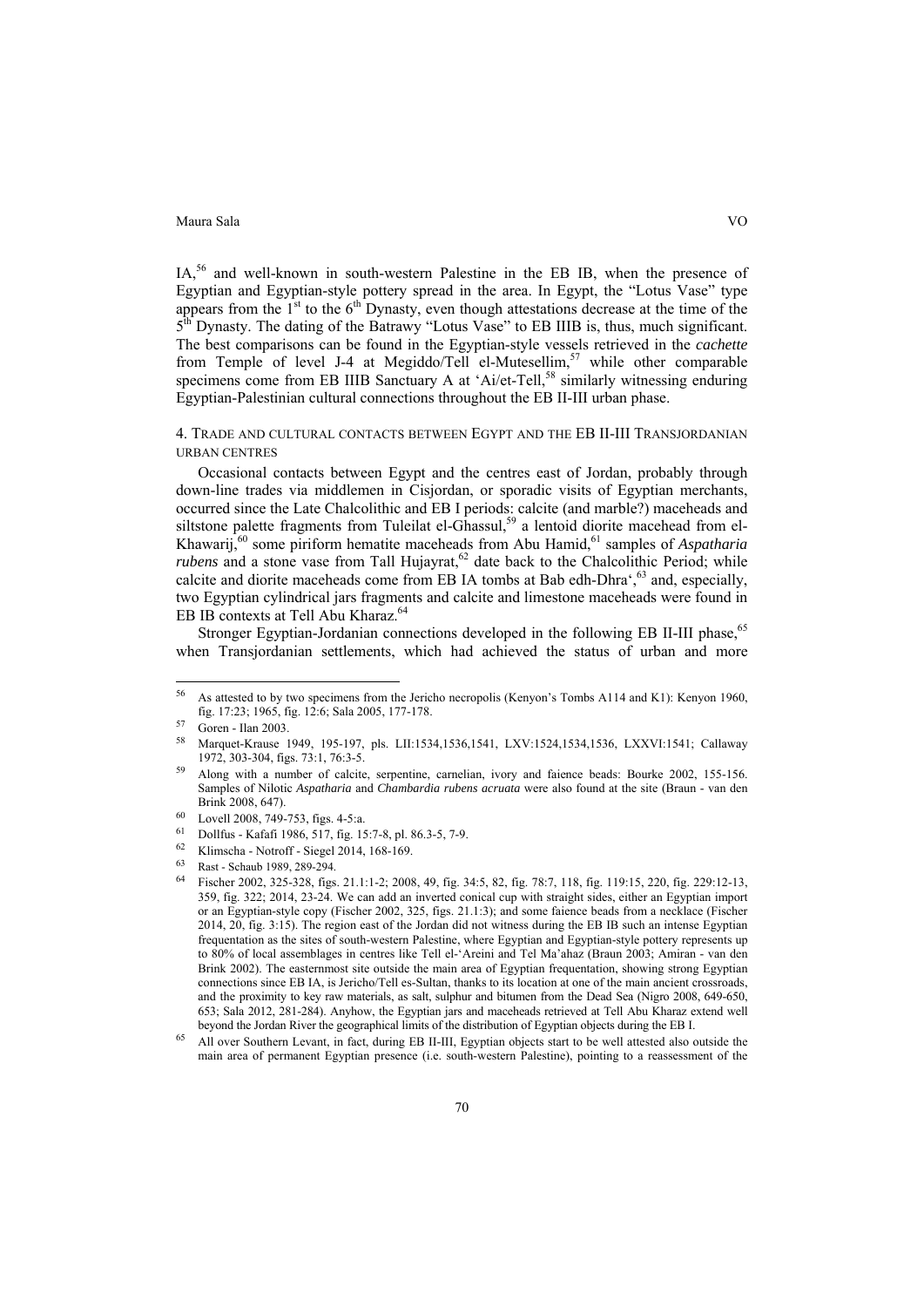powerful centres, were able and eager to trade local raw materials (oil and wine, salt, asphalt, etc.) required by the Pharaonic state, in exchange for exotic luxury commodities: local rulers looked for valuable Egyptian artefacts (palettes, maceheads, stone vessels, etc.) as status-related insignia and forms of elite display within a developing stratified society (fig. 4). The local manufacture of Egyptian-style objects similarly accomplished the require and consumption of wealth objects by the emerging ruling class (tab. 1). The EB III collection of Egyptian and Egyptian-style objects recently found at Khirbet al-Batrawy, at the edges of the Syro-Arabic Desert, further illustrates the trade and cultural contacts acting between Egypt and the Transjordanian EB II-III urban centres, triggered by the new local polities (it is not by chance that Egyptian and Egyptian-style objects found at Khirbet al-Batrawy come from the EB IIIB Royal Palace).

Such exchanges were likely negotiated by royal Egyptian agents or merchants, residing in south-western Palestine, or in a few key centres,<sup>66</sup> and performing as liaisons between Egypt and the area to the north and to the east of the Jordan River, which laid beyond the immediate Egyptian sphere of influence.

The expanding collection of Egyptian-imported objects identified in Southern Levant, both west and east of the Jordan River, in either past or current excavations, provides an opportunity for a re-evaluation on the range, nature and extension of the relationships between Egypt and Southern Levant at the time of its first cities; on the interactions between Old Kingdom Egypt and the urban centres of 3<sup>rd</sup> millennium BC Palestine and Transjordan; and, eventually, on the role these trade and cultural contacts played in the rising of the earliest urban culture in the region.

A larger evidence of these interactions, and Egyptian imports, is expected to be found in the archaeological record as long as analysis and identification of imported material (according to both typological and technological/petrographic studies) will improve. Diverging from what commonly and previously believed (and with the mere exception of the phenomenon of Egyptian and Egyptian-style pottery confined to EB IB south-western Palestine), the percentage of Egyptian items in Southern Levant does not decrease during the EB II-III urban phase. The number of such prestigious items appears well attested to all over Palestine and Transjordan, and its ratio does not decline moving to the north, or to the east. Key centres like Khirbet Kerak to the north, or Khirbet al-Batrawy to the farthest east, prove the continuous flow of Egyptian items towards Southern Levant up to the mid-3<sup>rd</sup> millennium BC (see below), within a framework of well-established cross-cultural contacts and trade relationships between the region and Old Kingdom Egypt; $67$  they illustrate the increasing request and consumption of such commodities by the local urban elites as rank insignia, in order to reinforce societal hierarchies and ruling status. On the other hand, the retrieval of Palestinian objects, mainly ceramic containers, in the Egyptian necropolises of

Egyptian-Palestinian relationships after the dawn of the earliest urban organizations: direct exploitation of the Palestinian products by Egyptian colonists was replaced by royal Egyptian emissaries acting as mediators in the Palestinian territory (de Miroschedji 2002, 44-47; Kafafi 2014, 151-154).<br>
As it has been suggested for Khirbet Kerak: see Greenberg *et al.* 2012, 96-97; 2014, 94-95, 97.<br>
<sup>67</sup> On this topic see: Sowada 2009; Greenbe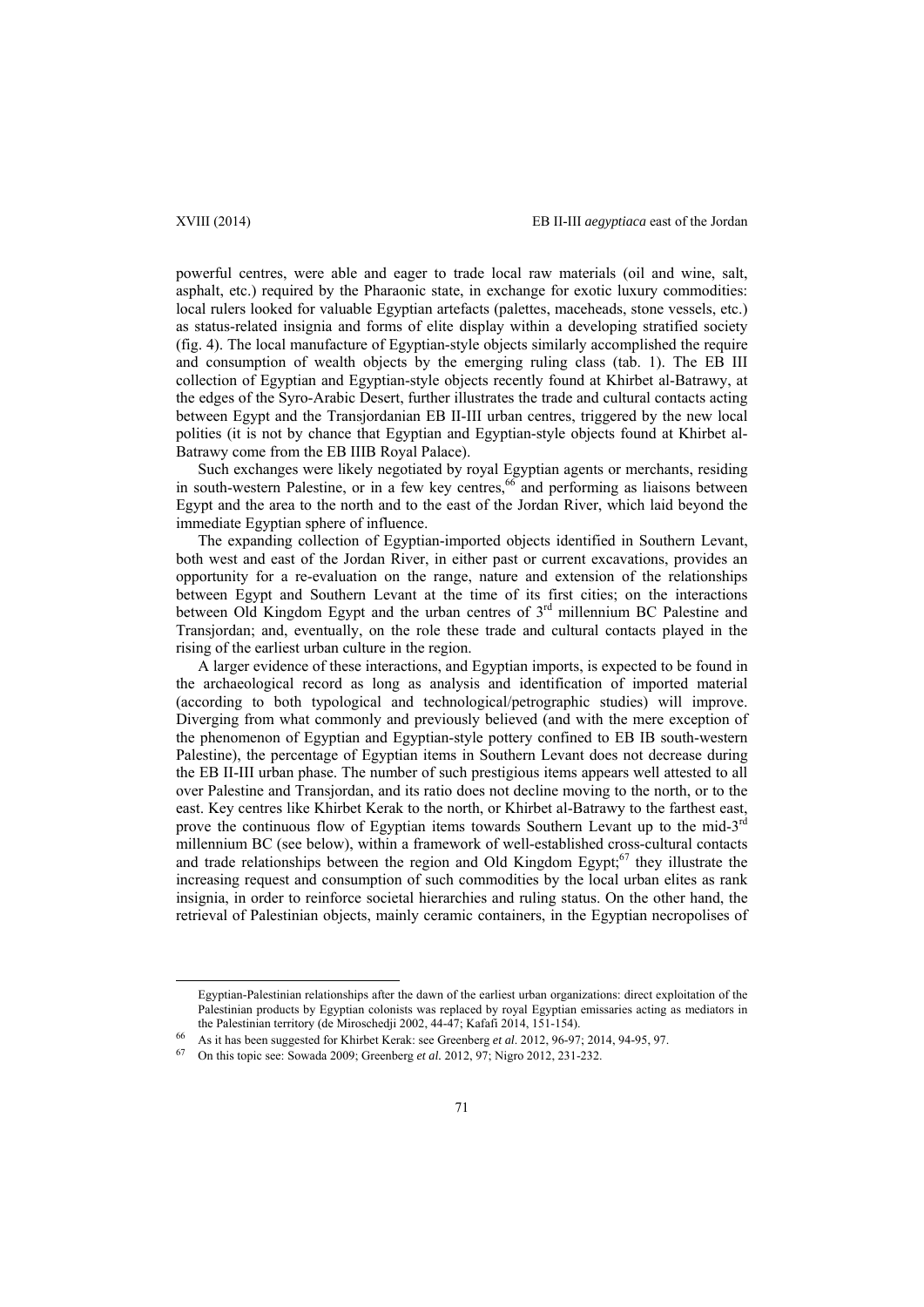the  $1<sup>st</sup>$  and  $2<sup>nd</sup>$  Dynasties, also points to the presence of a continuous exchange.<sup>68</sup> Eventually, if one relies upon the newly calibrated radiocarbon dating, which fixes the end of the EB II between 3000-2900 BC, and the end of the EB III, i.e. the collapse of the earliest Palestinian cities, around the 2500 BC (instead of 2300 BC as previously estimated), a new synchronization pattern emerges: Palestinian EB III appears to be coeval to the earliest Old Kingdom Dynasties  $(3<sup>rd</sup>, 4<sup>th</sup>,$  early-5<sup>th</sup> Dynasty), while the last phase of EB III should not continue into the  $6<sup>th</sup>$  Dynasty, since the collapse of the Southern Levantine urban society would take place somewhat during the  $5<sup>th</sup>$  Dynasty.<sup>69</sup>

*Aegyptiaca* retrieved in EB II-III Palestine and Transjordan may be thus interpreted as residual, or might indicate a different (higher) dating of the period (and interactions), as suggested by radiocarbon. The correlation with Egypt remains difficult for the EB II-III, when dated objects bearing reference markers diminish; anyhow, no Egyptian object later than the  $5<sup>th</sup>$  Dynasty has been apparently found in EB III Southern Levantine contexts.<sup>70</sup>

Egyptian-Southern Levantine interactions would be active until the mid- $3<sup>rd</sup>$  millennium BC, when they apparently dismissed following the breakdown of the Palestinian urban centres that could have happened earlier than it was traditionally retained. This is in general agreement with the evidence offered by both textual evidence<sup>71</sup> and petrographic analyses,<sup>72</sup> namely that since the mid-3<sup>rd</sup> millennium BC, i.e. during the late Old Kingdom ( $5<sup>th</sup> - 6<sup>th</sup>$ ) Dynasties), Egypt developed stronger contacts with Central and Northern Levant, primarily centered on the flourishing EB III harbor city of Byblos. Most interesting from this point of view are the results of recent petrographic analyses from Elephantine, where imported Levantine pottery retrieved in strata of the late Old Kingdom (late  $5<sup>th</sup>$  - early  $6<sup>th</sup>$  Dynasties) came from Byblos and its surroundings, or from the area north of Tell Arqa.<sup>7</sup>

| <b>Site</b>            | Object type                              |                       |                                |              |                                 |                                  |                |  |  |
|------------------------|------------------------------------------|-----------------------|--------------------------------|--------------|---------------------------------|----------------------------------|----------------|--|--|
|                        |                                          | <b>Egyptian-style</b> |                                |              |                                 |                                  |                |  |  |
|                        | <b>Palettes</b>                          | <b>Maceheads</b>      | <b>Cylinder Stone</b><br>seals | vessels      | <b>Ceramic Other</b><br>vessels |                                  | <b>Vessels</b> |  |  |
| Tell Abu               |                                          | $\lfloor$ (plus 3)    |                                |              | 1(2)                            | raw material                     |                |  |  |
| Kharaz                 |                                          | locally made)         |                                |              |                                 | (hippopotamus ivory)             |                |  |  |
| Tell el-'Umeiri        | unspecified number                       |                       |                                |              |                                 |                                  |                |  |  |
| Numeira                |                                          |                       |                                |              |                                 |                                  |                |  |  |
| Bab edh-Dhra'          | 4 (plus 7 Egyptian- 6<br>style palettes) |                       |                                | (plus $1$ ?) |                                 | raw material<br>(pink alabaster) |                |  |  |
| Khirbet al-<br>Batrawy |                                          |                       |                                |              |                                 | amethyst bead                    |                |  |  |

Tab. 1: Summary table of Egyptian and Egyptian-style objects from EB II-III Transjordanian sites.

 $\overline{a}$ 

<sup>68</sup> Lastly, Müller 2014, with an updated analysis of Palestinian-Egyptian contacts in light of Tomb of Den at Umm el-Qaab.<br>
<sup>69</sup> Regev *et al.* 2012; Höflmayer 2014.<br>
<sup>70</sup> Already Hennessy 1967; then, Chapman 2009; Sowada 2009, 123-124.

 $^{71}$  Marcolin - Espinel 2011.<br> $^{72}$  Vähler, Oyghy 2011: E.

Köhler - Ownby 2011; Forstner-Müller - Raue 2014.

<sup>73</sup> Forstner-Müller - Raue 2014, 59-60.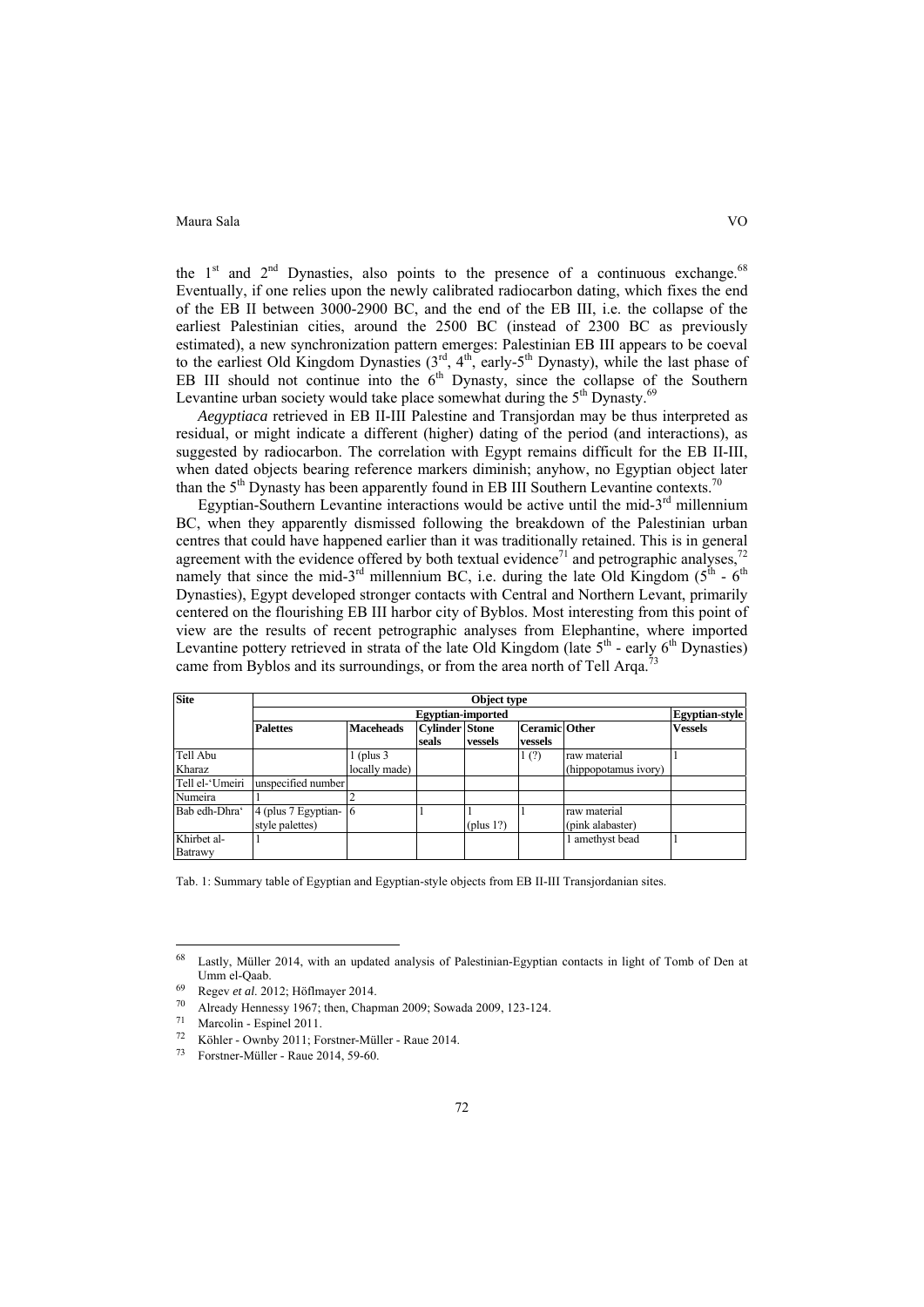#### **REFERENCES**

| Amiran R. |  |
|-----------|--|
|-----------|--|

- 1970 The Egyptian stone vessel from 'Ai: *Israel Exploration Journal* 20 (1970), pp. 170-179.
- AMIRAN, R. PARAN, U. SHILOH, Y. BROWN, R. TSAFRIR, Y. BEN-TOR, A.
- 1978 *Early Arad. The Chalcolithic Settlement and Early Bronze City, I. First Fifth Seasons of Excavations, 1962-1966* (Judean Desert Studies), Jerusalem 1978.
- AMIRAN, R. VAN DEN BRINK, E.C.M.
- 2002 The Ceramic Assemblage from Tel Ma᾽ahaz, Stratum I (Seasons 1975-1976): E.C.M. VAN DEN BRINK - T.E. LEVY (eds.), *Egypt and the Levant. Interrelations from the 4<sup>th</sup> through the Early 3rd Millennium B.C.E.*, London - New York 2002, pp. 273-279.
- ASTOR, B. G. HARRELL, J. A. SHAW, I.
- 2000 Stone: P.T. NICHOLSON I. SHAW (eds.), *Ancient Egyptian Materials and Technology*, Cambridge 2000, pp. 5-77.
- BEN-TOR, A.
- 1975a Two Burials Caves of the Proto-Urban Period at Azor: *Qedem* 1 (1975), pp. 1-54.
- 1975b The First Season of Excavations at Tell Yarmuth: August 1970: *Qedem* 1 (1975), pp. 55- 87.
- BLOCKMAN, N. SASS, B.
- 2013 The Small Finds: I. FINKELSTEIN D. USSISHKIN E. CLINE (eds.), *Megiddo IV. The 2004- 2008 Seasons, Volume III* (Tel Aviv Monograph Series 31), Tel Aviv 2013, pp. 866-928.
- BOURKE, S.J.
- 2002 Teleilat Ghassul: Foreign Relations in the Late Chalcolithic Period: E.C.M. VAN DEN BRINK - TH.E. LEVY (eds.), *Egypt and the Levant. Interrelations from the 4th through the Early 3rd Millennium B.C.E.*, London - New York 2002, pp. 154-164.

BRAUN, E.

- 2003 South Levantine encounters with ancient Egypt around the beginning of the Third Millennium: C. RYMER - R. MATTHEWS (eds.), *Ancient Perspectives on Egypt*, London 2003, pp. 21-37.
- 2011 Early Interactions between Peoples of the Nile Valley and the Southern Levant: E. TEETER (ed.), *Before the Pyramids. The origins of Egyptian Civilization* (Oriental Institute Museum Publications 33), Chicago 2011, pp. 105-122.
- BRAUN, E. VAN DEN BRINK, E.C.M.
- 2008 Appraising South Levantine-Egyptian interaction: recent discoveries from Israel and Egypt: B. MIDANT-REYNES - Y. TRISTANT (eds.), *Egypt at its Origins 2. Proceedings of the Third International Conference "Origin of the State. Pre-dynastic and Early Dynastic Egypt", Toulouse (France), 5th-8th September 2005* (Orientalia Lovaniensia Analecta 172), Leuven - Paris - Dudley 2008, pp. 643-680.

CALLAWAY, J.

1972 *The Early Bronze Age Sanctuary at Ai (et-Tell). A Report of the Joint Archaeological Expedition to Ai (et-Tell). No. I* (Colt Archaeological Institute Publications), London 1972.

CHAPMAN, R.L.

2009 Early Bronze III and IV: Chronological and Cultural Relations: P. PARR (ed.), *The Levant in Transition* (The Palestine Exploration Fund Annual 9), Leeds 2009, pp. 1-8.

# DOLLFUS, G - KAFAFI, Z.

1986 Preliminary Results of the First Season of the Jordano-French Project at Abu Hamid: *Annual of the Department of Antiquities of Jordan* 30 (1986), pp. 353-379.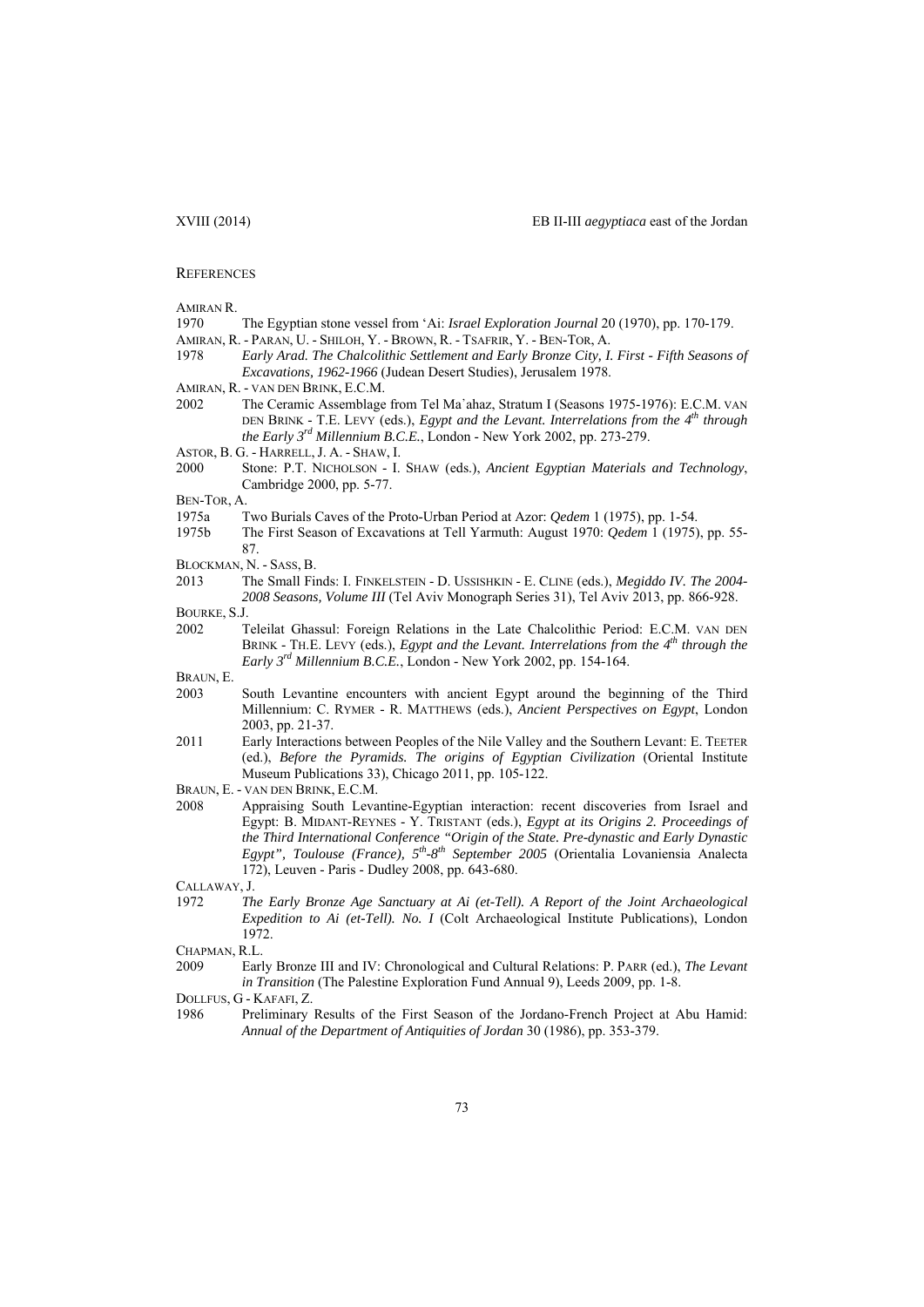DORRELL, P.G.

- 1983 Appendix A. Stone Vessels, Tools, and Objects: K.M. KENYON T.A. HOLLAND, *Excavations at Jericho. Volume Five. The Pottery Phases of the Tell and Others Finds*, London 1983, pp. 485-575.
- DOTHAN, M.
- 1957 Excavations at Meser, 1956. Preliminary Report on the First Season: *Israel Exploration Journal* 7 (1957), pp. 217-228.
- DRUKS, A. TSAFERIS, V.
- 1970 Tel Azor: *Revue Biblique* 77 (1970), p. 578.
- 
- FISCHER, P.<br>1997 Tall Abū al-Kharaz: Occupation Throughout the Ages. The Faunal and Botanical Evidence: G. BISHEH - M. ZAGHLOUL - I. KEHRBERG (eds.), *Studies in the History and Archaeology of Jordan VI,* Amman 1997, pp. 159-165.
- 2002 Egyptian-Transjordanian Interaction during Pre-dynastic and Protodynastic Times: The Evidence from Tell Abu al-Kharaz, Jordan Valley: E.C.M. VAN DEN BRINK - T.E. LEVY (eds.), *Egypt and the Levant. Interrelations from the 4th through the Early 3rd Millennium B.C.E.*, London - New York 2002, pp. 323-333.
- 2008 *Tell Abu al-Kharaz in the Jordan Valley. Volume I: The Early Bronze Age* (Österreichische Akademie der Wissenschaften, Denkschriften der Gesamtakademie, Band XLVIII), Wien 2008.
- 2014 Primary Early Bronze Age Contexts from Tell Abu al-Kharaz, Jordan Valley: F. HÖFLMAYER - R. EICHMANN (eds.), *Egypt and the Southern Levant in the Early Bronze Age* (Orient Archäologie 31), Rahden/Westf 2014, pp. 19-56.
- FORSTNER-MÜLLER, I. RAUE, D.
- 2014 Contacts between Egypt and the Levant in the  $3<sup>rd</sup>$  Millennium BC: F. HÖFLMAYER R. EICHMANN (eds.), *Egypt and the Southern Levant in the Early Bronze Age* (Orient Archäologie 31), Rahden/Westf 2014, pp. 57-67.
- GARSTANG, J. BEN-DOR, I. FITZGERALD, G.M.
- 1936 Jericho: City and Necropolis (Report for the Sixth and Concluding Season, 1936): *Liverpool Annals of Archaeology and Anthropology* 23 (1936), pp. 67-100.
- GERATY, L.T. L.G. HERR LABIANCA, Ø.S. BATTENFIELD, J.R. BOLING, R.G. CLARK, D.R. LAWLOR, J.I. - MITCHEL, L.A. - YOUNKER, R.W.
- 1986 Madaba Plains Project: A preliminary Report of the 1984 Season at Tell el-'Umeiri and Vicinity: *Bulletin of the American Schools of Oriental Research, Supplementum* 24 (1986), pp. 117-144.
- GOREN, Y. ILAN, O.
- 2003 The Egyptianized Pottery Vessels of Early Bronze Age Megiddo: *Tel Aviv* 30 (2003), pp. 42-53.
- GREENBERG, R.
- 2014 Tel Bet Yerah Synchronising Egyptian and South Caucasian Connections: F. HÖFLMAYER - R. EICHMANN (eds.), *Egypt and the Southern Levant in the Early Bronze Age* (Orient Archäologie 31), Rahden - Westf 2014, pp. 93-105.
- GREENBERG, R. EISENBERG, E.
- 2002 Egypt, Bet Yerah and Early Canaanite Urbanization: E.C.M. VAN DEN BRINK T.E. LEVY (eds.), *Egypt and the Levant. Interrelations from the*  $4<sup>th</sup>$  *through the Early 3<sup>rd</sup> Millennium B.C.E.*, London - New York 2002, pp. 213-222.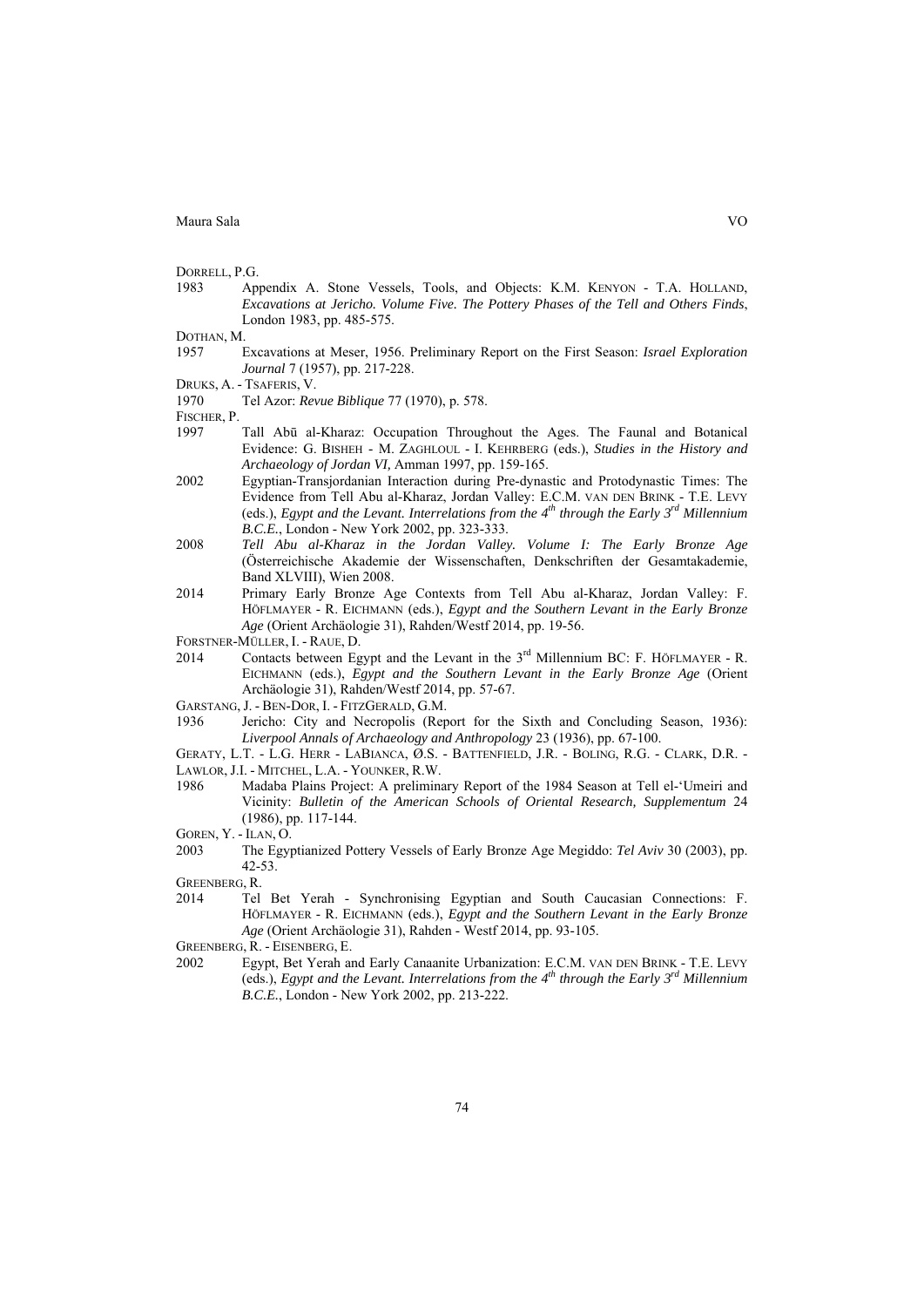GREENBERG, R. - WENGROW, D. - PAZ, S.

- 2010 Cosmetic Connections? An Egyptian Relief Carving from Early Bronze Age Tel Bet Yerah (Israel): *Antiquity* (Project Gallery) 84/324 (2010) (online at: http://www.antiquity.ac.uk/ projgall/greenberg324/).
- GREENBERG, R. PAZ, S. WENGROW, D. ISERLIS, M.
- 2012 Tel Beth Yerah: Hub of the Early Bronze Age Levant: *Near Eastern Archaeology* 75 (2012), pp. 88-107.
- HENDRICKX, S.
- 2006 Pre-dynastic–Early Dynastic Chronology: E. HORNUNG R. KRAUSS D.A. WARBURTON (eds.), *Ancient Egyptian Chronology* (Handbook of Oriental studies. Section 1, The Near and Middle East, 83), Leiden - Boston 2006, pp. 55-93.

HENNESSY, J.B.

1967 *The Foreign Relations of Palestine during the Early Bronze Age*, London 1967.

HÖFLMAYER, F.

- 2014 Egypt and the Southern Levant in the late Early Bronze Age: F. HÖFLMAYER R. EICHMANN (eds.), *Egypt and the Southern Levant in the Early Bronze Age* (Orient Archäologie 31), Rahden - Westf 2014, pp. 135-148.
- HÖFLMAYER, F. EICHMANN, R. (eds.)
- 2014 *Egypt and the Southern Levant in the Early Bronze Age* (Orient Archäologie 31), Rahden/Westf 2014.
- HOLLAND, T.A.
- 1982 Appendix C. Figurines and Miscellaneous Objects: K.M. KENYON T.A. HOLLAND, *Excavations at Jericho. Volume Four. The Pottery Type Series and Other Finds*, London 1982, pp. 551-563.
- 1983 Appendix M. Stone Maceheads: K.M. KENYON T.A. HOLLAND, *Excavations at Jericho. Volume Five. The Pottery Phases of the Tell and Others Finds*, London 1983, pp. 804- 813.

JACOBS, P.

- 1996 A cosmetic palette from Early Bronze Age III at Tell Halif: J.D. SEGER (ed.), *Retrieving the past: essays on archaeological research and methodology in honor of Gus W. van Beek*, Winona Lake 1996, pp. 123-134.
- KAFAFI, Z.
- 2014 Early Bronze Age I–III. Archaeological Evidence from the Jordan Valley: Proof of the Levantine-Egyptian Trade Route: F. HÖFLMAYER - R. EICHMANN (eds.), *Egypt and the Southern Levant in the Early Bronze Age* (Orient Archäologie 31), Rahden - Westf 2014, pp. 149-163.
- KENYON, K.M.
- 1960 *Excavations at Jericho. Volume One. The Tombs excavated in 1952-1954*, London 1960.
- 1965 *Excavations at Jericho. Volume Two. The Tombs excavated in 1955-1958*, London 1965.
- KENYON, K.M. HOLLAND, T.A.
- 1983 *Excavations at Jericho. Volume Five. The Pottery Phases of the Tell and Others Finds*, London 1983.

- 2008 *Stones and Quarries in Ancient Egypt*, London 2008.
- KLIMSCHA, F. NOTROFF, J. SIEGEL, U.
- 2014 New Data on the Socio-Economic Relations between Egypt and the Southern Levant in the 4<sup>th</sup> Millennium BC. A Jordanian Perspective: F. HÖFLMAYER - R. EICHMANN (eds.), *Egypt and the Southern Levant in the Early Bronze Age* (Orient Archäologie 31), Rahden - Westf 2014, pp. 165-180.

KLEMM, R. - KLEMM D.D.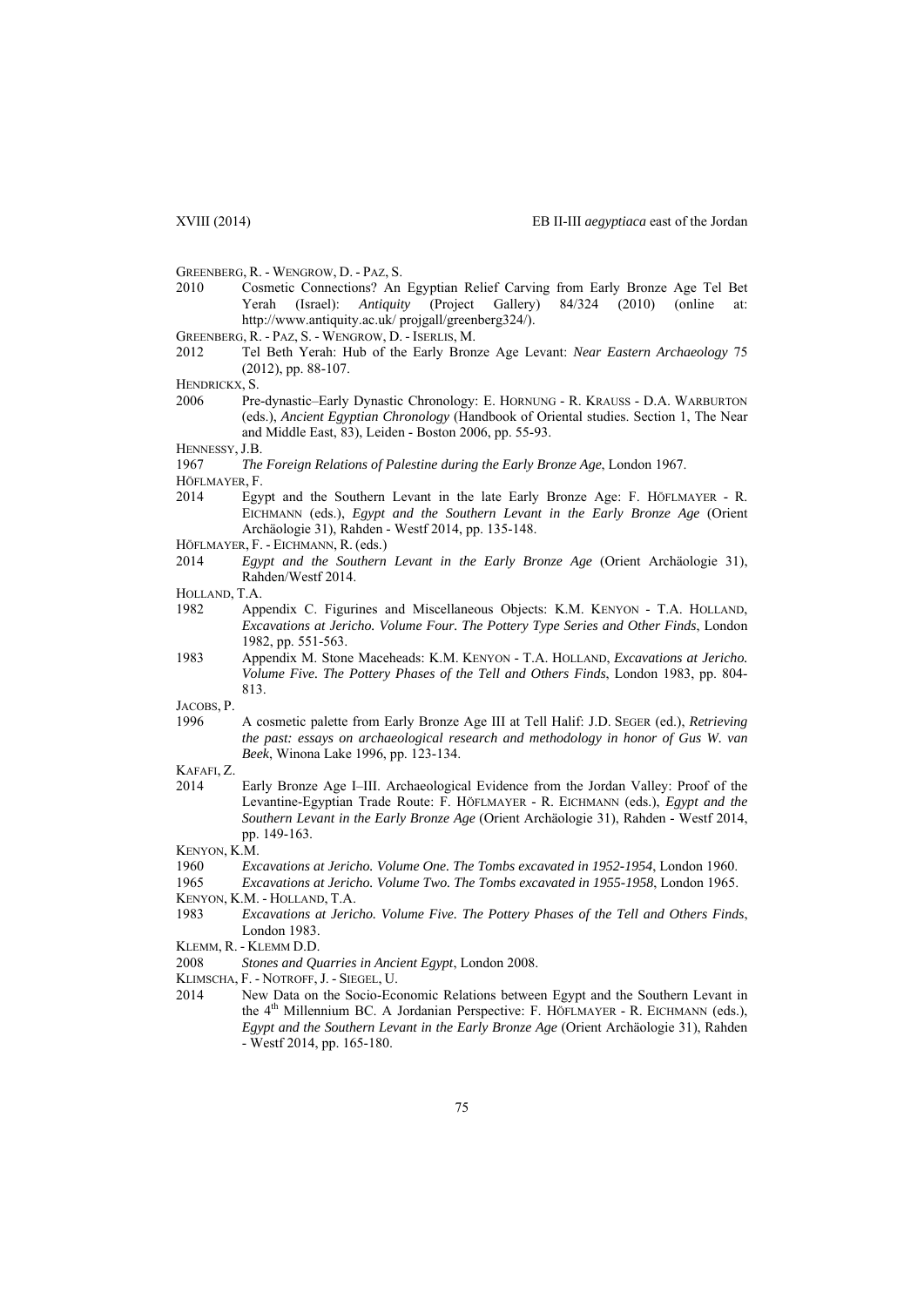|  |  | KÖHLER, E.C. - OWNBY, M.J. |  |
|--|--|----------------------------|--|
|--|--|----------------------------|--|

2011 Levantine Imports and their Imitations from Helwan: *Ägypten und Levante* 21 (2011), pp. 31-46.

KROEPER, K.

1996 Minshat Abu Omar: Burials with Palettes: J. SPENCER (ed.), *Aspects of Early Egypt*, London 1996, pp. 70-92.

LAPP, N.

- 1989 Cylinder Seals and Impressions of the Third Millennium B.C. from the Dead Sea Plain: *Bulletin of the American Schools of Oriental Research* 273 (1989), pp. 1-15.
- 2003 Cylinder Seals, Impressions, and Incised Sherds: W.E. RAST R.T. SCHAUB, *Bâb edh-Dhrâ': Excavations at the Town Site (1975-1981). Part 1: Text, Part 2: Plates and Appendices* (Reports of the Expedition to the Dead Sea Plain, Jordan, Volume II), Winona Lake 2003, pp. 522-565.

LEE, J.R.

2003 Worked Stones: W.E. RAST - R.T. SCHAUB, *Bâb edh-Dhrâ': Excavations at the Town Site (1975-1981). Part 1: Text, Part 2: Plates and Appendices* (Reports of the Expedition to the Dead Sea Plain, Jordan, Volume II), Winona Lake 2003, pp. 622-637.

LOVELL, J.L.

2008 Horticulture, status and long-range trade in Chalcolithic Southern Levant: early connections with Egypt: B. MIDANT-REYNES - Y. TRISTANT (eds.), *Egypt at its Origins 2. Proceedings of the Third International Conference "Origin of the State. Pre-dynastic and Early Dynastic Egypt", Toulouse (France), 5th-8th September 2005* (Orientalia Lovaniensia Analecta 172), Leuven - Paris - Dudley 2008, pp. 741-762.

LOUD, G.

- 1948 *Megiddo II. Seasons of 1935-39* (Oriental Institute Publications 62), Chicago 1948.
- MARCOLIN, M. ESPINEL, A.D.
- 2011 The Sixth Dynasty Biographic Inscriptions of Iny: More Pieces to the Puzzle: M. BÁRTA F. COPPENS - J. KREJČÍ (eds.), *Abusir and Saqqara in the Year 2010*, Prague 2011, pp. 570-615.

MARQUET-KRAUSE, J.

1949 *Les fouilles de 'Ai (et-Tell) 1933-1935. La résurrection d'une grande cité* biblique (Bibliothèque archéologique et historique 45), Paris 1949.

DE MIROSCHEDJI, P.

- 1992 Une palette Egyptienne prédynastique du sud de la plain côtière d'Israël: *Eretz Israel* 23 (1992), pp. 90\*-94\*.
- 2002 The socio-political dynamics of Egyptian-Canaanite interaction in the Early Bronze Age: E.C.M. VAN DEN BRINK - T.E. LEVY (eds.), *Egypt and the Levant. Interrelations from the 4th through the Early 3rd Millennium B.C.E.*, London - New York 2002, pp. 39-57.

DE MIROSCHEDJI, P. - DAVIS, S. - GOLDBERG, P. - KERMORVANT, E. - NODET, E. - ROSEN, S. - LONDON, G.

1988 *Yarmouth 1. Rapport sur les trois premières campagnes de fouilles à Tel Yarmouth (Israël) (1980-1982)* (Éditions Recherche sur les Civilisations, Mémoire 76), Paris 1988.

DE MIROSCHEDJI, P. - SADEK, M. - FALTINGS, D. - BOULEZ, V. - NAGGIAR-MOLINER, L. - SYKES, N. - TENBERG, M.

MÜLLER, V.

<sup>2001</sup> Les fouilles de Tell es-Sakan (Gaza): nouvelles données sur les contacts égyptocananéens aux IVe-IIIe millénaires: *Paléorient* 27/2 (2001), pp. 75-104.

<sup>2014</sup> Relations between Egypt and the Near East during the 1st Egyptian Dynasty as Represented by the Royal Tomb of Den at Umm el-Qaab/Abydos: F. HÖFLMAYER - R.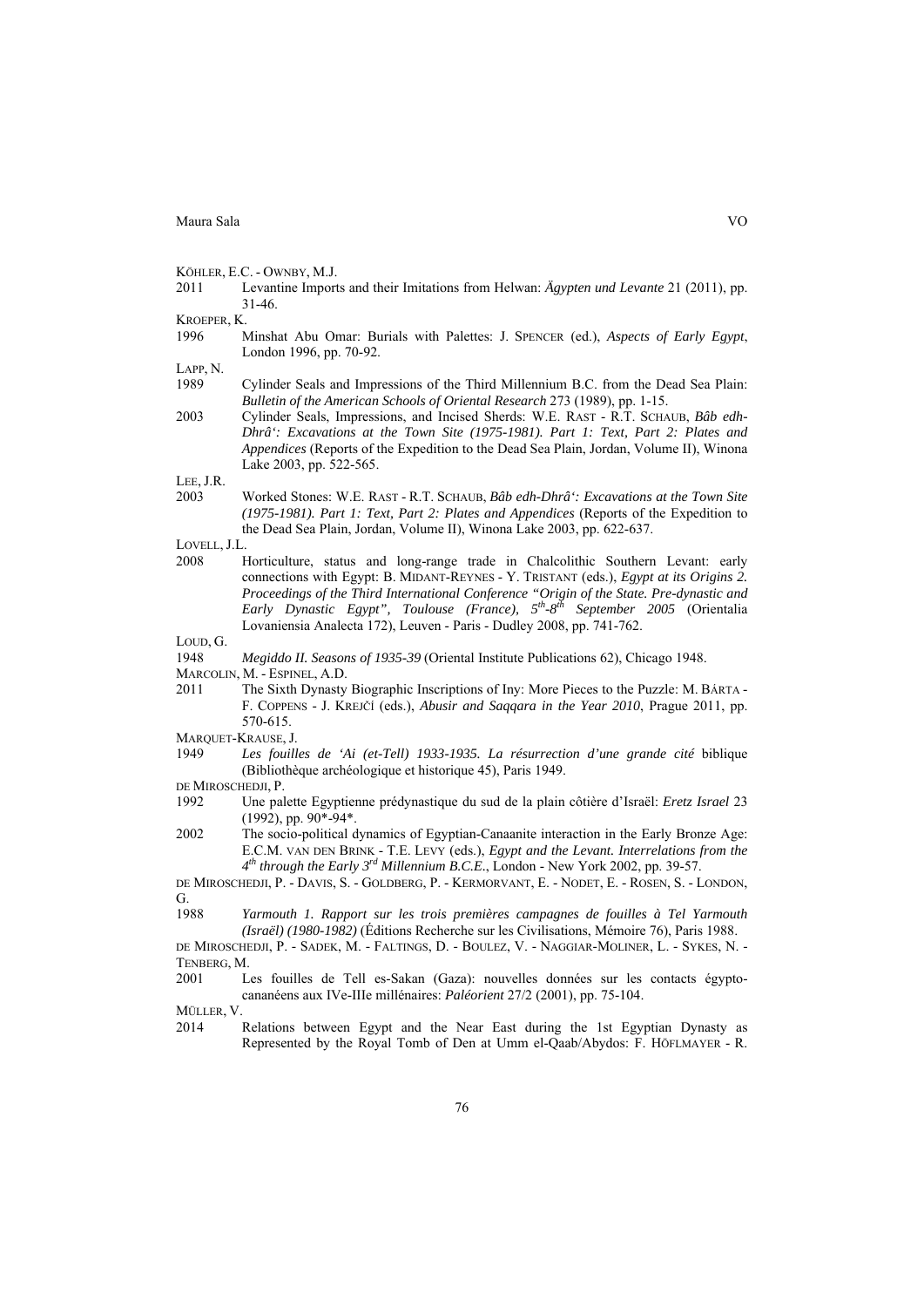EICHMANN (eds.), *Egypt and the Southern Levant in the Early Bronze Age* (Orient Archäologie 31), Rahden - Westf 2014, pp. 241-258.

NIGRO, L.

| 2008 | Tell es-Sultan/Jericho from Village to Town: A Reassessment of the Early Bronze Age I                     |
|------|-----------------------------------------------------------------------------------------------------------|
|      | Settlement and Necropolis: J.M <sup>A</sup> CÓRDOBA - M. MOLIST - M <sup>a</sup> C. PÉREZ - I. RUBIO - S. |
|      | MARTÍNEZ (eds.), Proceedings of the $5th$ International Congress on the Archaeology of the                |
|      | Ancient Near East (5-8 April 2006), Madrid 2008, Volume II, pp. 645-662.                                  |

- 2012 An EB IIIB (2500-2300 BC) gemstones necklace from the Palace of the Copper Axes at Khirbet al-Batrawy, Jordan: *Vicino Oriente* XVI (2012), pp. 227-243.
- 2013 Khirbet al-Batrawy: an Early Bronze Age city at the fringes of the desert: *Syria* 90 (2013), pp. 189-209.

NIGRO, L. - SALA, M.

2012 Preliminary Report of the Sixth Season (2011) of Excavations by the University of Rome "La Sapienza" at Khirbat al-Batrāwī (Upper Wādī az-Zarqā'): *Annual of the Department of Antiquities of Jordan* 56 (2012), in press.

PETRIE, F.

- 1953 *Ceremonial slate palettes*, London 1953.
- 1974 *Prehistoric Egypt. Corpus of Prehistoric Pottery and Palettes*, London 1974.
- RAST, W.E. SCHAUB, R.T.
- 1980 Preliminary Report of the 1979 Expedition to the Dead Sea Plain, Jordan: *Bulletin of the American Schools of Oriental Research* 240 (1980), pp. 21-61.
- 1989 *Bâb edh-Dhrâ': Excavations in the Cemetery directed by Paul W. Lapp (1965-67)* (Reports of the Expedition to the Dead Sea Plain, Jordan, Volume I), Winona Lake 1989.
- 2003 *Bâb edh-Dhrâ': Excavations at the Town Site (1975-1981). Part 1: Text, Part 2: Plates and Appendices* (Reports of the Expedition to the Dead Sea Plain, Jordan, Volume II), Winona Lake 2003.
- REGEV, J. DE MIROSCHEDJI, P. GREENBERG, R. BRAUN, E. GREENHUT, Z. BOARETTO, E.
- 2012 Chronology of the Early Bronze Age in the Southern Levant: New Analysis for a High Chronology: *Radiocarbon* 54 (2012), pp. 525-566.
- SADEK, A.I.
- 1980 *The Amethyst Mining Inscriptions of Wadi el-Hudi*, Warminster 1980.
- SALA, M.
- 2005 Le produzioni ceramiche gerichiote del Bronzo Antico I: materiali stratificati provenienti dal tell: L. NIGRO, *Tell es-Sultan/Gerico alle soglie della prima urbanizzazione: il villaggio e la necropoli del Bronzo Antico I (3300-3000 a.C.)* (Rome "La Sapienza" Studies on the Archaeology of Palestine & Transjordan, 1), Roma 2005, pp. 167-196.
- 2008 *L'architettura sacra della Palestina nell'età del Bronzo Antico I-III* (Contributi e Materiali di Archeologia Orientale 13), Roma 2008.
- 2012 Egyptian and Egyptianizing objects from EB I-III Tell es-Sultan/ancient Jericho: *Vicino Oriente* 16 (2012), pp. 277-303.
- SHAW, I. -JAMESON, R.
- 1993 Amethyst Mining in the Eastern Desert: A Preliminary Survey at Wadi el-hudi: *The Journal of Egyptian Archaeology* 79 (1993), pp. 81-97.

SOWADA, K.N.

- 2000 Egyptian Palettes in the EB II and EB III Canaan: P. MATTHIAE *et alii* (eds.), *Proceedings of the First International Congress on the Archaeology of the Ancient Near East*, Roma 2000, pp. 1527-1540.
- 2009 *Egypt in the Eastern Mediterranean during the Old Kingdom. An Archaeological Perspective* (Orbis Biblicus et Orientalis 237), Fribourg 2009.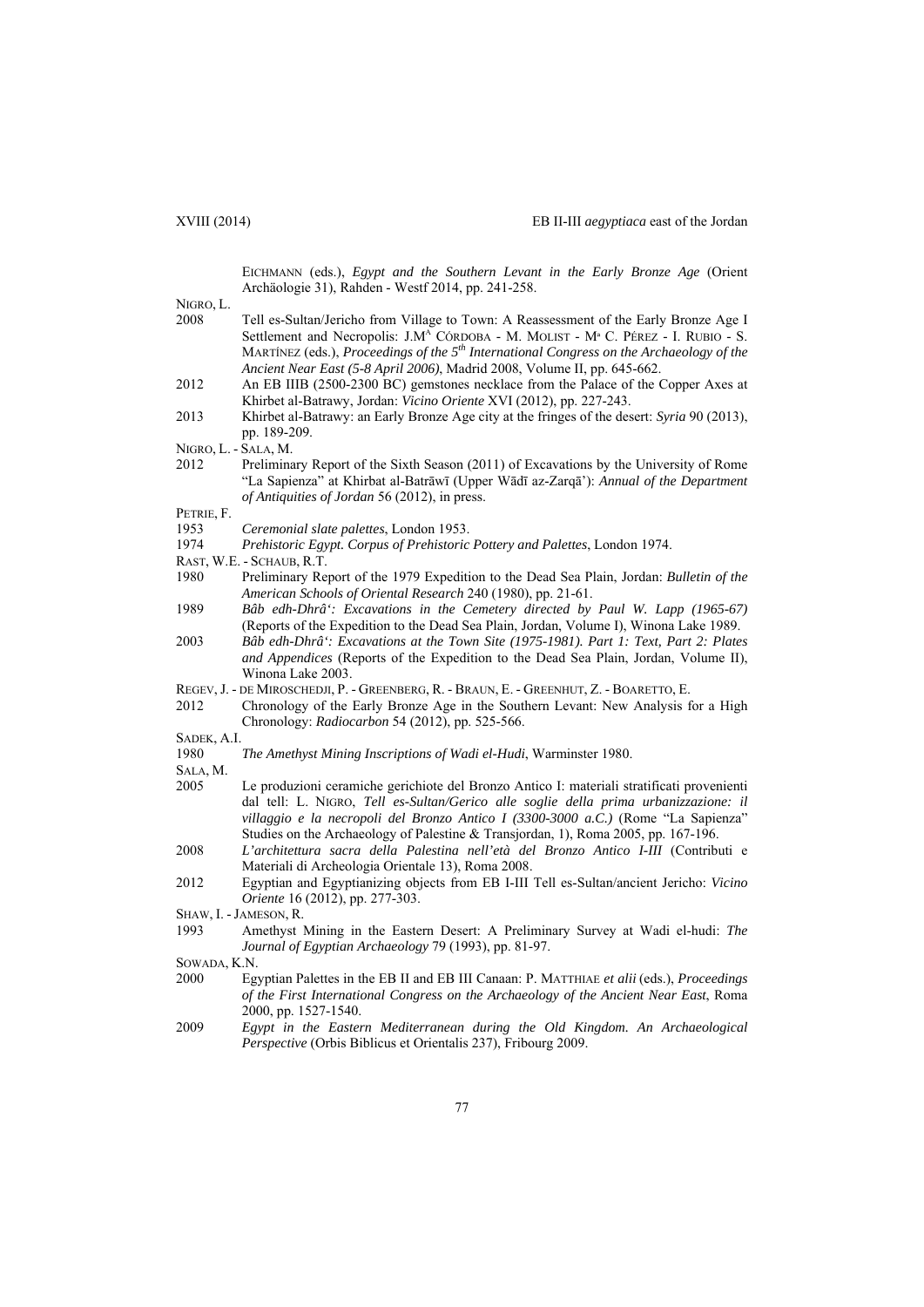SPARKS, R.T.

2003 Egyptian Stone Vessels and the Politics of Exchange (2617-1070 BC): R. MATTHEWS - C. ROOMER (eds.), *Ancient Perspective on Egypt*, London 2003, pp. 39-56.

SPENCER, A.J.

1993 *Early Egypt: The Rise of Civilisation in the Nile Valley*, London 1993.

- STEVENSON, A.
- 2007 The material significance of Pre-dynastic and Early Dynastic palettes: R. MAIRS A. STEVENSON (eds.), *Current Research in Egyptology 2005. Proceedings of the Sixth Annual Symposium, University of Cambridge 2005*, Oxford 2007, pp. 148-162.

2011 *Before the Pyramids. The origins of Egyptian Civilization* (Oriental Institute Museum Publications 33), Chicago 2011.

DE VAUX, R.

1951 La troisième champagne de fouilles à Tell el-Far'ah près Naplouse: *Revue Biblique* 58 (1951), pp. 566-590.

WHEELER, M.

1982 Appendix F. Loomweights and Spindle Whorls: K.M. KENYON - T.A. HOLLAND, *Excavations at Jericho. Volume Four. The Pottery Type Series and Other Finds*, London 1982, pp. 623-637.

WENGROW, D.

2006 *The archaeology of Early Egypt. Social transformations in north-east Africa, 10,000 to 2650 BC*, Cambridge 2006.

WILKINSON, A.

1989 Objects from the Early Bronze II and III Tombs: W.E. RAST - R.T. SCHAUB, *Bâb edh-Dhrâ': Excavations in the Cemetery directed by Paul W. Lapp (1965-67)* (Reports of the Expedition to the Dead Sea Plain, Jordan, Volume I), Winona Lake 1989, pp. 444-470.

YANNAI, E.

2002 Imported Finds from the 'Ein Assawir Tombs (Israel) and Their Significance in Understanding the Chronological Synchronization between Israel, Egypt, and Eastern Anatolia: E.C.M. VAN DEN BRINK - T.E. LEVY (eds.), *Egypt and the Levant. Interrelations from the 4th through the Early 3rd Millennium B.C.E.*, London - New York 2002, pp. 334- 345.

TEETER. E. (ed.)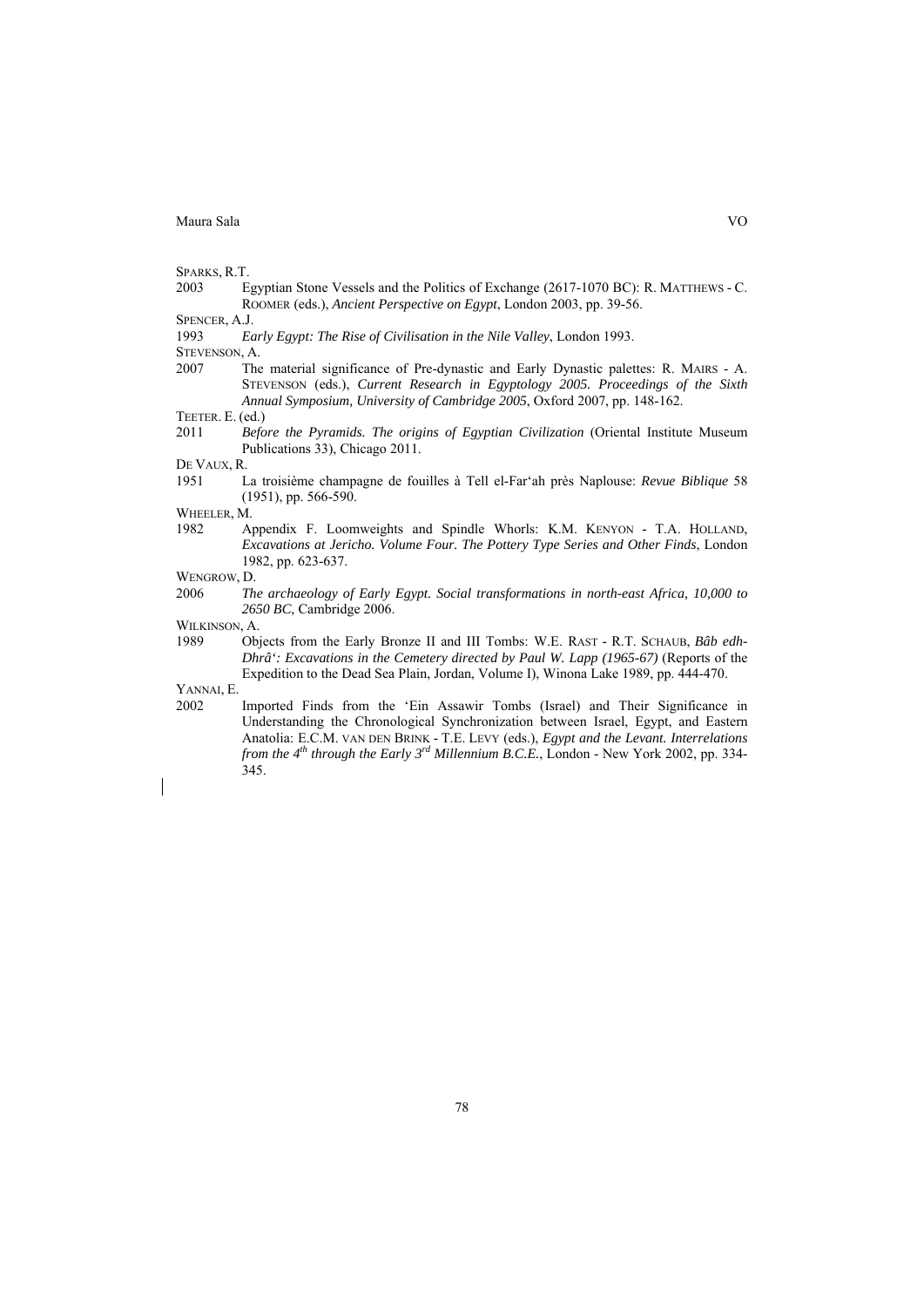

Fig. 1 - Egyptian and Egyptian-style palettes from Bab edh-Dhra' (after Wilkinson 1989, fig. 261:1-7; Sowada 2000, fig. 1c, 1e; Rast - Schaub 2003, figs. 10.39:2, 12.6:3-4).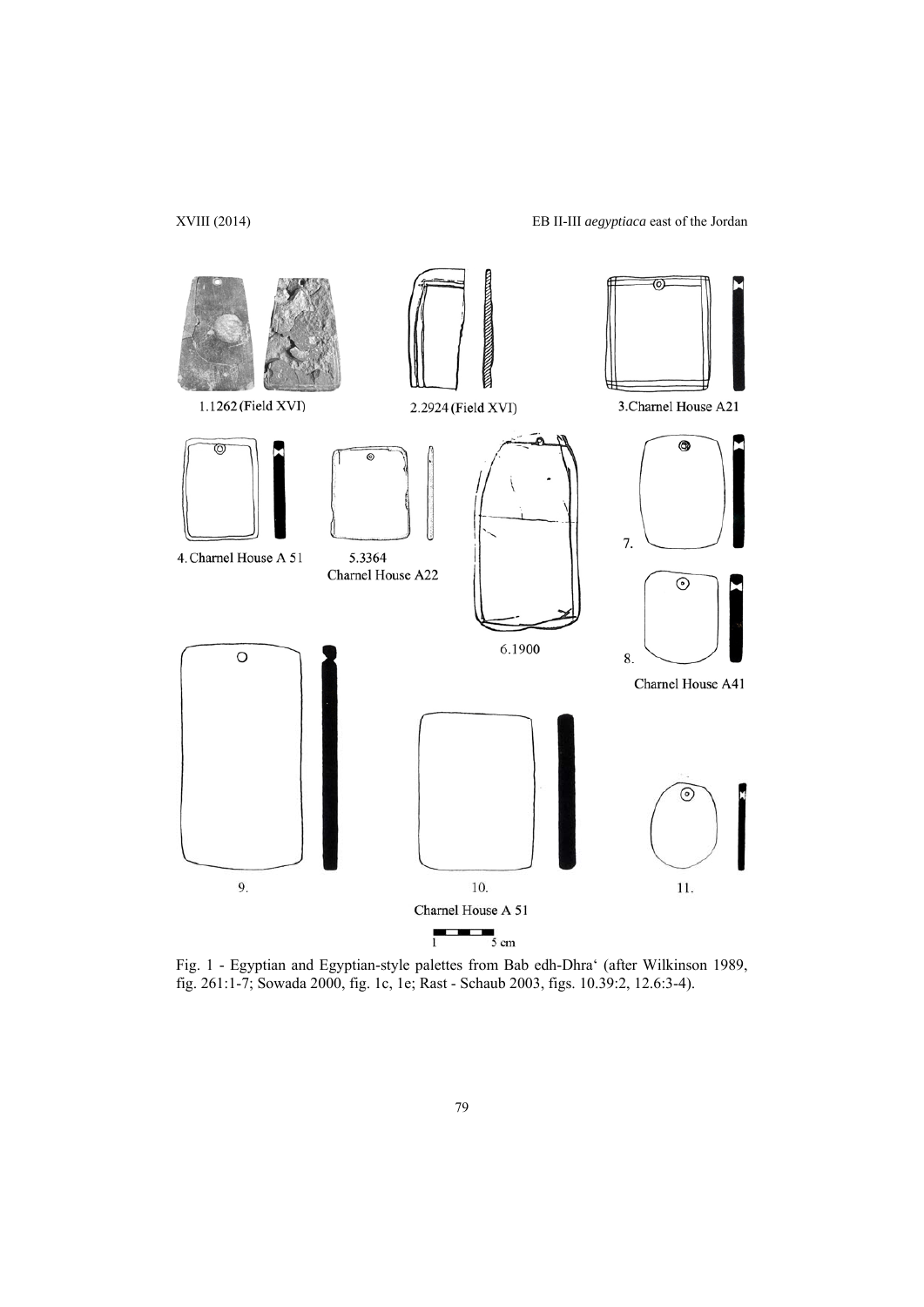

Fig. 2 - 1, Egyptian palette from Numeira (after Sowada 2000, fig. 3b); 2-3, Egyptian and Egyptian-style cylinder seals from Bab edh-Dhra' (after Lapp 2003, figs. 18.21, 18.16); 4, Egyptian calcite vessel from Bab edh-Dhra' (after Lee 2003, fig. 21.5:3); 5, Egyptian ceramic jar from Bab edh-Dhra' (after Rast - Schaub 1980, fig. 11:3); 6, Egyptian granite macehead from Bab edh-Dhra' (after Wilkinson 1989, fig. 263:4); 7, Egyptian calcite macehead from Tell Abu Kharaz (after Fischer 2008, fig. 243:6).



Fig. 3 - 1. Bi-conical amethyst bead, and 2. Egyptian-style Lotus Vase KB.11.B.1128/76 from Khirbet al-Batrawy (© Rome "La Sapienza" Expedition to Jordan).